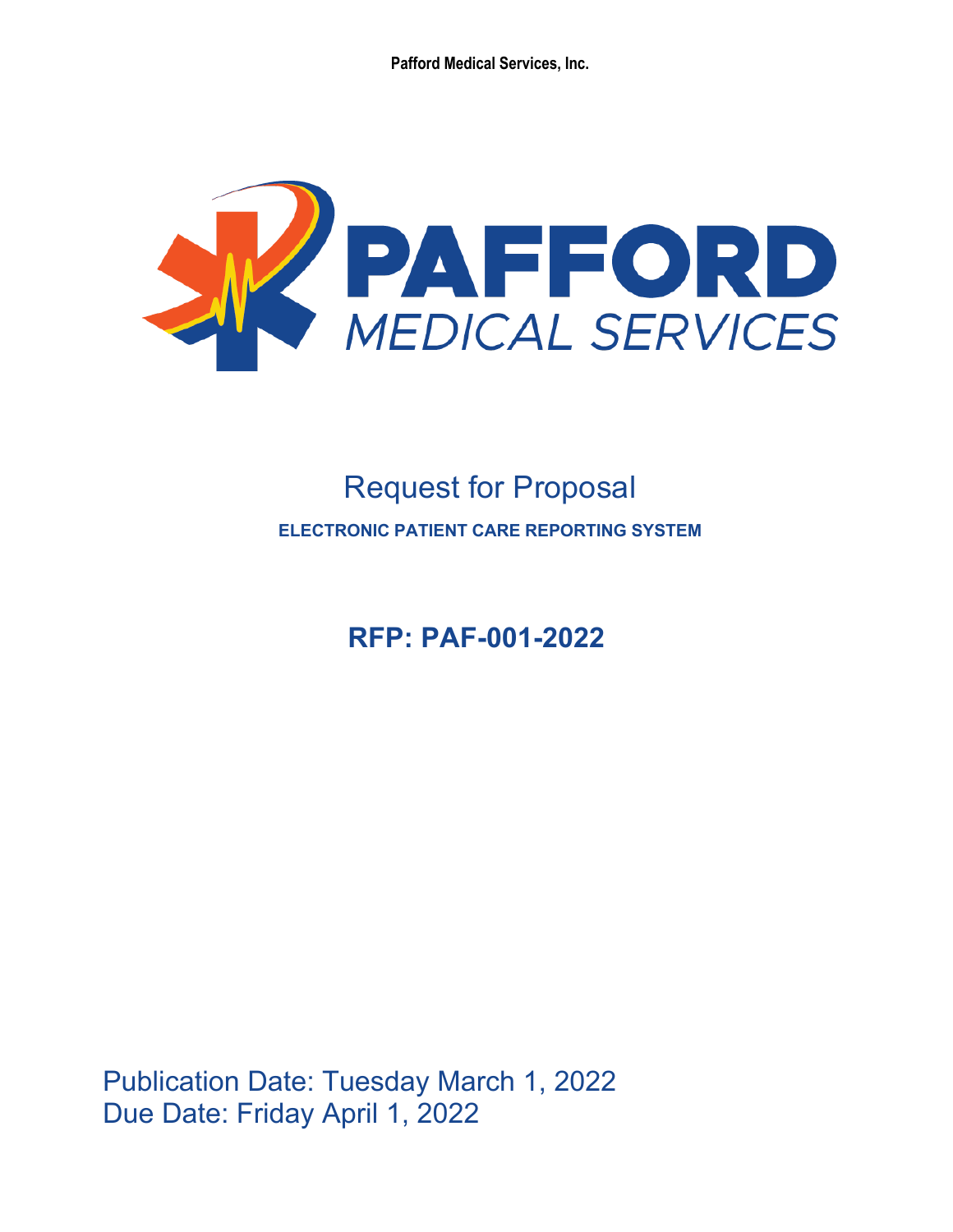# **TIMELINE**

Pafford Medical Services, Inc. is issuing a Request for Proposal (RFP) for an Electronic Patient Care Reporting System.

| <b>RFP Timeline</b>      |                                                                                                                                                                                                                                                                                                                                                                                                                           |  |  |
|--------------------------|---------------------------------------------------------------------------------------------------------------------------------------------------------------------------------------------------------------------------------------------------------------------------------------------------------------------------------------------------------------------------------------------------------------------------|--|--|
| Tuesday March 1, 2022    | <b>Publication of RFP</b>                                                                                                                                                                                                                                                                                                                                                                                                 |  |  |
| Tuesday March 1, 2022    | RFP and instructions available online at Pafford EMS at 11:00 AM.                                                                                                                                                                                                                                                                                                                                                         |  |  |
| Wednesday March 9, 2022  | Questions concerning this RFP due in writing by 2:00PM to S. Ryan<br>Tyler, rtyler@paffordems.com the email title of questions should be,<br>"Questions - Electronic Patient Care Reporting System RFP".                                                                                                                                                                                                                  |  |  |
| Monday March 14, 2022    | Deadline to submit an 'Intent to Respond' notice to S. Ryan Tyler<br>(rtyler@paffordems.com) notifying Pafford of your intent to submit a<br>proposal in response to this RFP - title email 'Intent to<br>Respond - Electronic Patient Care Reporting System RFP'.                                                                                                                                                        |  |  |
| Thursday March 17, 2022  | Responses to written questions will be posted on Pafford EMS                                                                                                                                                                                                                                                                                                                                                              |  |  |
| Friday April 1, 2022     | RFP proposal due by 2:00 PM – Submit one original proposal (on 8 $\frac{1}{2}$ )<br>by 11" size paper, single sided) signed in blue ink, five copies, and a<br>PDF file of the proposal on a USB flash drive in a sealed envelope or<br>box addressed to:                                                                                                                                                                 |  |  |
|                          | <b>Pafford Medical Services</b><br>Attn: S. Ryan Tyler<br>3509 West 16th Street<br>Hope, Arkansas 71801                                                                                                                                                                                                                                                                                                                   |  |  |
|                          | Clearly mark each envelope:<br><b>Company Name and Address</b><br>1.<br>"Pafford Electronic Patient Care Reporting System"<br>2.                                                                                                                                                                                                                                                                                          |  |  |
| Wednesday April 13, 2022 | Vendor Presentations: After initial review of proposals, vendors may be<br>invited to provide web-based presentations to Pafford and send two<br>ruggedized tablets with software installed for system testing.                                                                                                                                                                                                           |  |  |
| Thursday April 28, 2022  | Notification of Decision<br>This is the desired date to award, however, Pafford has the discretion<br>to extend this time without notice to the proposers. All proposals shall<br>remain valid and open for a period of one hundred twenty (120) days<br>from the proposal submission date unless a proposer notifies Pafford<br>of its withdrawal. Pafford has the discretion to reject all bids and<br>reissue the RFP. |  |  |
| Monday May 2, 2022       | Contract signing and pre-Implementation phase for selected proposer.                                                                                                                                                                                                                                                                                                                                                      |  |  |
| Monday May 2, 2022       | Selected proposer assumes responsibility for providing Pafford Medical<br>Service, Inc. electronic patient care reporting system, precise date to be<br>determined.                                                                                                                                                                                                                                                       |  |  |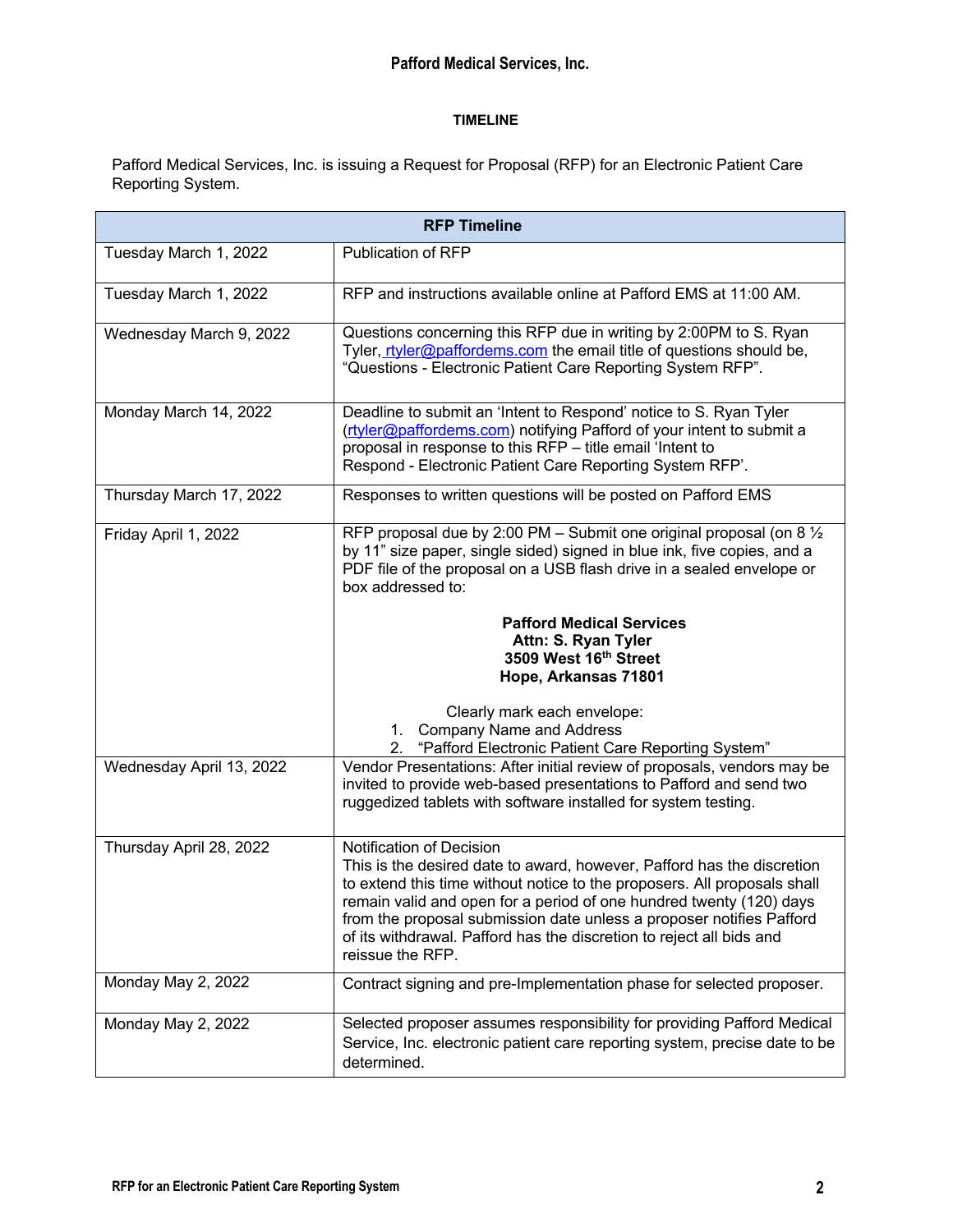# **A. INTRODUCTION AND BACKGROUND**

Pafford Medical Services, Inc. is a multistate provider of air and ground emergency medical services. Pafford's mission is to protect, preserve, and promote the health and well-being of the residents we serve, particularly those in rural and ultra-rural communities.

Pafford Medical Services, Inc., is soliciting sealed proposals from qualified vendors to provide a real-time, browserbased software solution for electronic patient care reporting. Vendor must have capability to provide a fully configured and functional ePCR system at the agreed upon date of transition from the existing system. This will include access to all legacy data, full configuration of NEMSIS value lists, required custom elements and values. Vendor must also be able to provide all necessary user training for immediate use of the ePCR system at transition.

Pafford Medical Services, Inc. has been using Zoll RescueNet since 2013 and is issuing this RFP because recent growth into new communities and territories have placed an undue burden on the deployment and utilization of Zoll RescueNet ePCR. Multiple concerns and system stability issues have been identified by the Executive Management Team, Billing Department, Quality Assurance, Information Technology Team, and End Users. Pafford Medical Services, Inc. is seeking a vendor hosted system that is configurable and agile to the growing demands of the organization.

Pafford responds to over 200,000 incidents per year resulting in more than 175,000 transports, making it the largest EMS provider in our multistate service area and one of the busiest EMS services in the country. The company employs over 1,700 EMTs and Paramedics, in addition to Supervisory, Command, and Support personnel.

# **B. INSTRUCTION TO VENDORS**

## **1. PROCESS, DETAILS AND REQUIREMENTS**

- **1.1. LOCATION & REPUTATION -** Proposals shall only be accepted from firms located in the continental United States that have an established reputation of permanency and reliability in the field of EMS electronic patient care report systems. Each proposer shall furnish satisfactory evidence of its ability to provide the services as specified.
- **1.2. EMS REFERENCES –** To verify the vendor's history of satisfactory performance in 911 EMS Services patient care reporting, three references are required for departments that the vendor currently provides similar work, as described in this RFP.
- **1.3. ADDENDA** Any changes to the bid documents shall be made only by written addenda issued no later than one week, seven (7) calendar days prior to the date set for bid due date. Proposers shall bear the entire responsibility for being sure they have received any and all such addenda.
- **1.4. AGREEMENT WITH TERMS -** By submitting a proposal, the Firm agrees to all the terms and conditions of this RFP. Firms who have obtained the RFP must not alter any portion of the document, with the exception of adding information requested.
- **1.5. EXCEPTIONS**  Any and all exceptions to the specifications or other bidding requirements must be noted in the space provided in the proposal. Any exceptions may constitute suitable grounds for rejection of the bid.
- **1.6. MODIFICATION OF TERMS**  Pafford reserves the right to modify the terms of the RFP at any time at its sole discretion.
- **1.7. RIGHT OF REJECTION/SELECTION –** Pafford reserves the right to reject any or all bids and to waive minor irregularities and defects inform where the best interests of the Pafford would be served.
- **1.8. RIGHTOF CANCELATION –**Pafford may during the proposal review process,or at any time prior to award, cancel this solicitation, if Pafford determines such action will best serve the public interest. Notice of the cancellation will be made to the applicants or potential applicants as appropriate.
- **1.9. FIRM EXPENSES -** Firms are solely responsible for their own expenses in preparing a proposal and for subsequent negotiations with Pafford, if any. If Pafford elects to reject all proposals, Pafford will not be liable to any Firm for any claims, whether the cost or damages incurred by the Firm in preparing the proposal, loss of anticipated profit in connection with any final contract or any other matter whatsoever.
- **1.10. ADVERTISEMENT**  It is further agreed that any proposer submitting a bid will not use the name of the Pafford Medical Services, Inc. in any advertisement without first obtaining the written consent of Pafford Legal Counsel.
- **1.11. FAMILIARITY WITH PROPOSED WORK**  The proposer shall carefully examine the contract documents and the specifications for the proposed work.
- **1.12. CONFLICT OF INTEREST**  The proposer shall disclose in its proposal any actual or potential conflict of interest and any existing business relationships it may have with Pafford, its management team, or employees. Pafford has the right to reject any proposal submitted by a Firm who in Pafford's determination,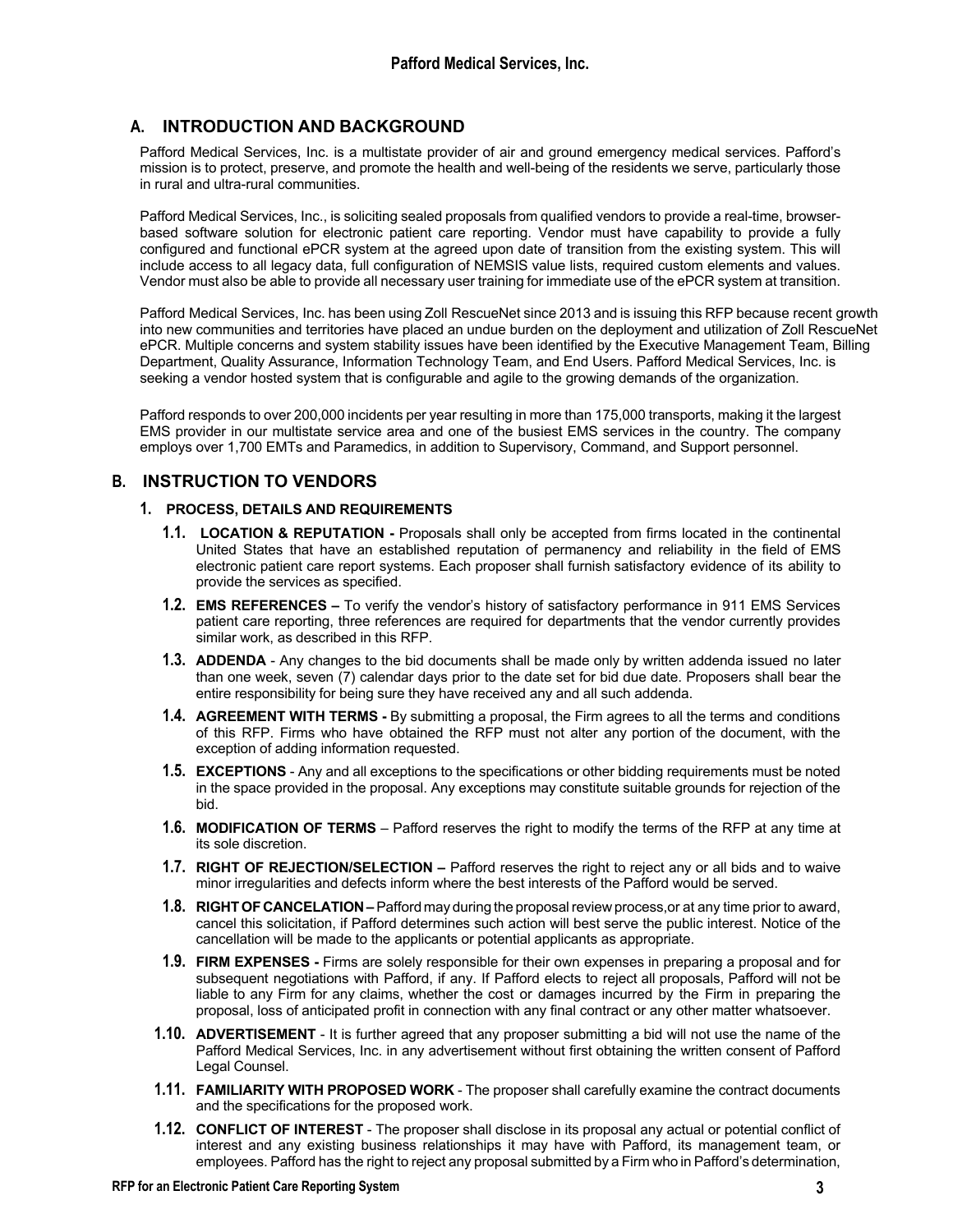has, or if awarded the contract would have an actual, perceived, or potential conflict of interest.

- **1.13. CLEAR & CONCISE PROPOSAL –** Lengthy and wordy proposals can be difficult to evaluate. As such, proposals should be clear, concise and address all of the elements outlined in the Scope of Work.
- **1.14. PROPOSAL SUBMISSION CHECKLIST –** When completed, check off and sign the proposal checklist to ensure inclusion of all requested items.

## **2. LIST OF SUBCONTRACTORS' CERTIFICATIONS**

- **2.1.** Each proposer shall submit with this bid, a list of subcontractors, including complete names and addresses, whose services the proposer intends to use in performing all work under the contract. Bids submitted without such a list, or with a list not completely or properly executed,are subject to rejection.
- **2.2.** For each subcontractor, include detail regarding duties, policies, procedures, and oversite and compliance management of subcontract staff.
- **2.3.** Each proposer is required to notify all subcontractors that they are obligated to comply with the provisions of Federal and State law, including but not limited to HIPAA, as they pertain to this project, and that they must submit evidence of such compliance upon notice or request. The proposer shall certify their compliance with this requirement on the list of subcontractors.
- **2.4.** After the contract has been awarded, the successful proposer (vendor) shall not substitute another subcontractor for any subcontractor whose name was set forth on the list of subcontractors which accompanied this bid, without the written consent of Pafford Medical Services, Inc.
- **3. LAWS TO BE OBSERVED** The successful proposer shall at all times observe and comply with all Federal, State, Local and Municipal Laws, ordinances, rules and regulations in any manner affecting the work, and all such orders or decrees as exist at present and those which may be enacted later, of bodies or tribunals having any jurisdiction or authority over the work, and shall indemnify and save harmless Pafford and all its officers, agents, and servants against any claim or liability arising from or based on the violation of any such law, ordinance, rule, regulation,order or decree, whether such violations be by the vendor or any Subcontractor or any of their agents and/or employees.
- **4. DISCREPANCIES OR OMISSIONS –** The proposer recognizes that Pafford Medical Services, Inc. is not in the business of preparing specifications. Firms finding discrepancies or omissions in the RFP documents or having any doubts to the meaning or intent of any part thereof,should submit questions in writing by the deadline noted in the timeline of this RFP. Any omissions in this request for proposal, which have not been addressed in the response to questions, must be strictly addressed by the firm with the submittal of its proposal.
- **5. NON-DESCRIMINATION & EQUAL OPPORTUNITY STATUS -** The firm shall comply with all current federal and state non-discrimination and equal opportunity status and policies and agrees to not hold the Pafford Medical Services, Inc. liable for any inadvertent action by the firm which conflicts with such statues and/or policies.
- **6. PROPOSAL WITHDRAWAL –** Any proposal may be withdrawn until the date and time stated above for the opening of the proposals. Any proposals not so withdrawn shall constitute an irrevocable offer to sell to Pafford the services indicated for a period of sixty (60) days, or until one or more of the proposals have been accepted by the Company, whichever occurs earlier.

# **C. INSURANCE REQUIREMENTS**

**1. COMPENSATION AND LIABILITY INSURANCE** - Except as otherwise provided by law, the Vendor shall at all times maintain and keep in force such insurance as will protect the Vendor from claims under Worker's Compensation Acts, and also such insurance as will protect the Vendor and or the owner from any such claims for damages for personal injuries, including death,which may arise from operations under this contract, whether such operations be by the Vendor or by any subcontractor or anyone directly or indirectly employed by any of them.

The Vendor and his subcontractor's Public Liability and Property Damage Insurance shall provide adequate protection against public liability, property damage and vehicular liability.

**1.1.** Prime Vendors approved for hire by Pafford shall be required to provide Commercial General Liability (CGL) coverage with limits of insurance not less than:

\$2,000,000 Each Occurrence Limit

\$2,000,000 Personal & Advertising Injury Limit

\$3,000,000 Annual Aggregate Limit

\$3,000,000 Products-Completed Operations Limit

#### **RFP for an Electronic Patient Care Reporting System 4**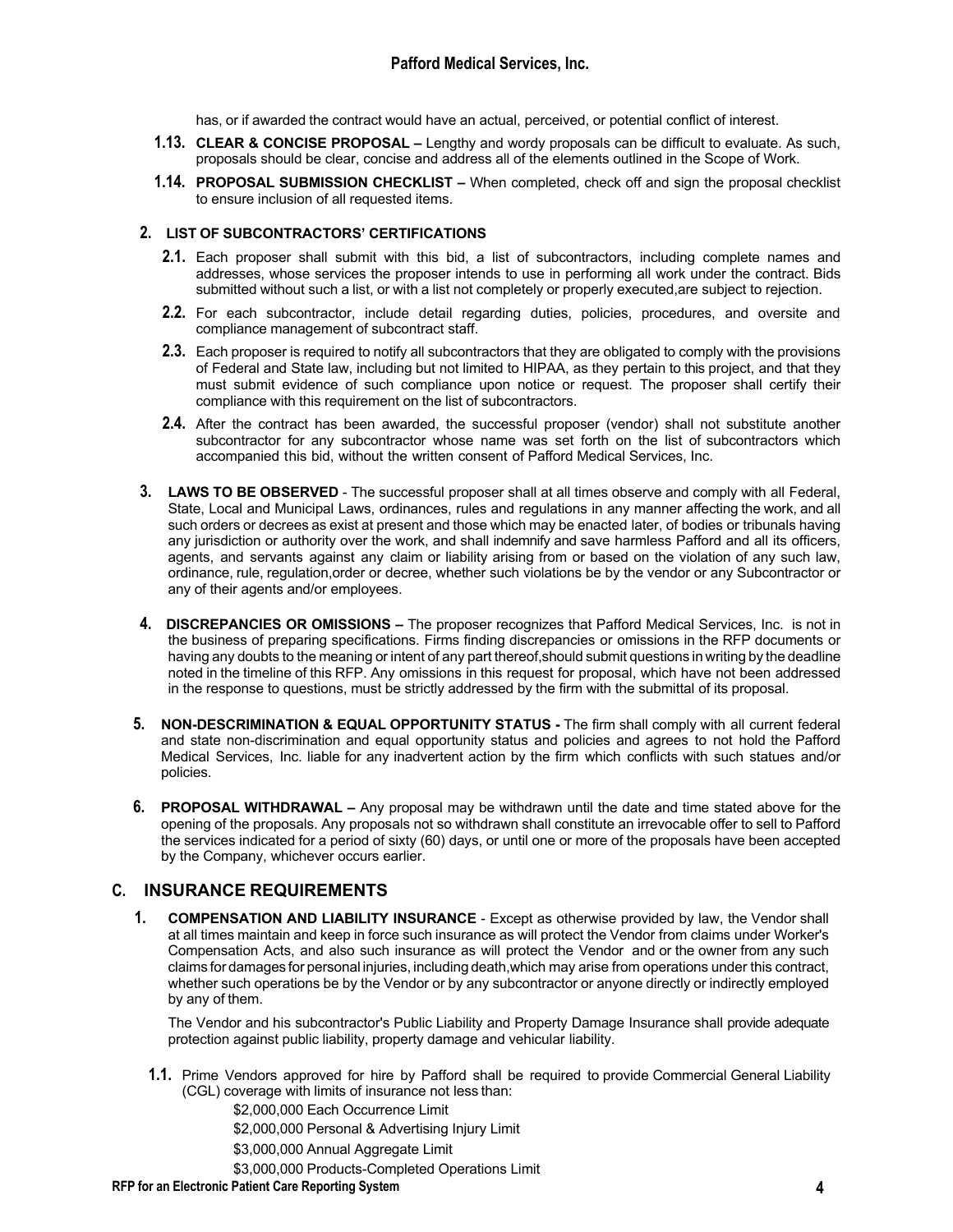\$1,000,000 Business Auto Liability Limit \$5,000,000 Commercial Umbrella Limit

- **1.2.** The Prime Vendor, Pafford Medical Services, Inc., and all other parties required of the Vendor, shall be included as insured on the CGL, using Additional Insured Endorsements providing coverage as broad as the coverage provided for the named insured subcontractor.
- **1.3.** Subcontractors approved in association with the hiring of a Prime Vendor shall be required to provide Commercial General Liability (CGL) coverage with limits of insurance not less than:

\$1,000,000 Each Occurrence Limit \$1,000,000 Personal & Advertising Injury Limit \$2,000,000 Annual Aggregate Limit \$2,000,000 Products – Completed Operations Limit \$1,000,000 Business Auto Liability Limit \$3,000,000 Commercial Umbrella Limit

A copy of the Certificate of Insurance must be provided to Pafford Medical Services, Inc. prior to the start of any work.

- **2. RESPONSIBILITY FOR DAMAGE CLAIMS**  The Vendor shall indemnify and save harmless the Pafford Medical Services, Inc., its officers and employees, from all suits, actions, or claims, of any character brought because of any injuries or damage received or sustained by any person, persons, or property on account of the operations of the said Vendor; or on account of or in consequence of any neglect in safeguarding the work; or through use of any unacceptable materials in constructing the work or because of any act or omission, neglect or misconduct of said Vendor; or because of any claims or amounts recovered from any infringements of patent,trademark, or copyright; or from any claims or amounts arising or recovered under the "Workmen's Compensation Act," or any other law, ordinance, order or decree.
- **3. PERSONAL LIABILITY OF PUBLIC OFFICIALS**  Pafford Medical Services, Inc. and their authorized officers shall incur no personal liability as a result of carrying out any of the provisions of the contract, as the result of exercising any power or authority granted to them thereby, or as the result of any act by the Vendor. In such matters, they act as the officers and representatives of Pafford Medical Services, Inc.
- **4. NO LIMITATION OF LIABILITY**  It is understood and agreed that any and all of the duties, liabilities, and/or obligations imposed upon or assumed by the Vendor, by or under the Contract Documents, shall be taken and construed to be cumulative, and that the mention of any specific duty, liability or obligation imposed upon or assumed by the Vendor and/or the Surety under the Contract Documents shall not be taken or construed as a limitation or restriction upon any or all ofthe other duties, liabilities, and/or obligations imposed under or assumed by the Vendor and/or theSurety by or under the Contract Documents.

# **D. CONTRACT**

## **1. CONTRACT TERMS**

- **1.1** The initial Contract Term shall be Five (5) years. At Pafford's discretion, the Contract may be renewed for two (2) additional one (1) year periods.
- **1.2** At the end of the Contract Term, if the contract is not renewed, the Vendor shall agree to facilitate the transition to Pafford Medical Services, Inc. or its designated agent. The Vendor will accommodate such extensions of time to bridge the gap, should the new company be delayed. The Vendor will provide the necessary data and account documentation in order to facilitate a smooth transition. All data must include associated data dictionaries and be provided in formats as defined by the receiving entity, to optimize uploading and transfer to other databases. One or more representatives shall be designated by the Vendor to provide data and address any and all questions pertaining to records, to ensure no disruption to services. Transfer of data to Pafford or designee shall not exceed thirty (30)days from the date of request unless a later date is mutually agreed upon. Pafford shall retain access to any and all systems for viewing records after the termination of contract.
- **1.3** All data pertaining to Pafford Medical Services, Inc. captured by the contracted vendor shall remain wholly owned by Pafford and shall not be used by the vendor for purposes other than explicitly authorized. Any of Pafford's data, both during and after termination of the contract shall be solely owned by Pafford and shall be used for no purpose other than that outlined by Pafford. Data may not be released to another party without Pafford's approval, even if records have been de-identified, are unlinked to Pafford and/or presented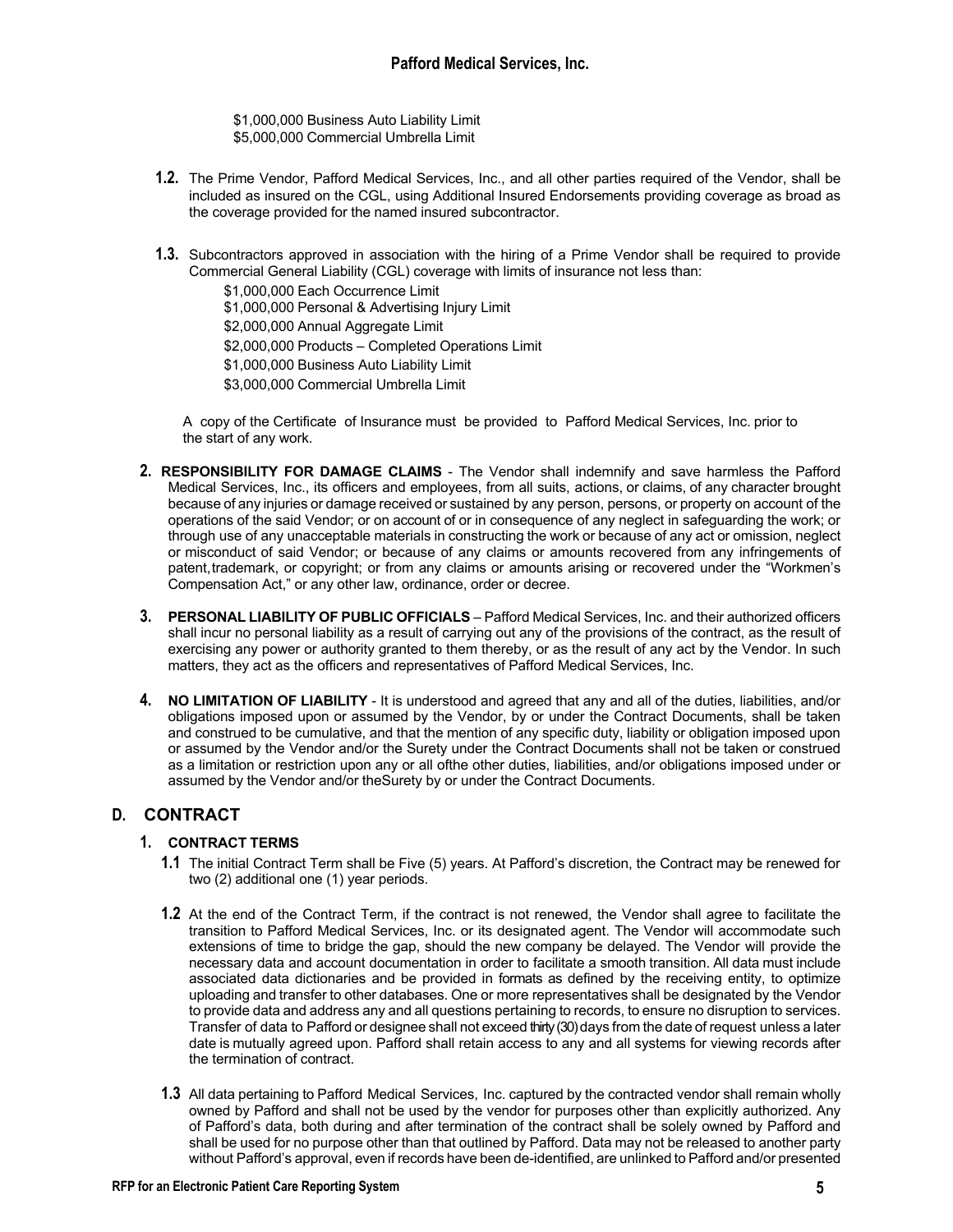# **Pafford Medical Services, Inc.**

in aggregate form. Any planned change in how data is managed, stored, accessed, or reported on must be communicated to Pafford Medical Services, Inc. immediately.

- **1.4** In addition to the provisions in Pafford's form contract, any addenda thereto, and the contract attachments, vendors will sign a HIPAA Business Associate Agreement and must comply withthe following:
	- **1.4.1 HIPAA -** The Health Insurance Portability and Accountability Act of 1996 (HIPAA) and all associated requirements.
		- **1.4.1.1** The Administration Simplification provisions of the Health Insurance Portability and Accountability Act of 1996, Public Law, 104-191 and the Health and Human Services regulations implementing the Administrative Simplification and enter into addenda or memorandum of understanding asmay be necessary to address the details of such implementation.
		- **1.4.1.2** Demonstrate an active HIPAA Compliance Program. The Vendor shall provide a copy of its HIPAA Compliance Program and provide evidence annually throughout the life of the Contract demonstrating that all staff members involved in the management of the Pafford account has successfully completed the HIPAA Compliance Training Program.
		- **1.4.1.3** The Vendor shall provide evidence that its internet system and electronic data file transfers and associated ePCR systems are HIPAA Complaint.
		- **1.4.1.4** The Vendor shall back up computer system data every night and store back-up tapes off-site. Such off-site facility must be HIPAA compliant, and proof of such arrangements must be supplied to Pafford Medical Services, Inc.
	- **1.4.2 IDENTITY THEFT -** Establish an Identity Theft Prevention Program designed toensure compliance with the requirements regarding the prevention, detection and mitigation of identity theft as set forth by the Federal Trade Commission in the Federal Regulations known as the "Red Flag Rules".
	- **1.4.3 DATA SECURITY -** The Vendor shall have policies and processes in place designed to protect and recover client data from a breach or natural disaster, including but not limited to a cyber-attack, a network failure, a long-term power outage, a fire, a flood, or other incident impacting access to, completeness or accuracy of information. The Vendor shall provide a system that will ensure a complete and uninterrupted flow of service via back-up systems and a data recovery system should a disaster occur. The Vendor shall provide a copy of the Firm's policies and procedures for review by Pafford's Information and Technology Services Department. Any and all breaches or interruptions shall be immediately reported to Pafford upon discovery.
	- **1.4.4 NEMSIS -** The Vendor shall be compliant with the National EMS Information System (NEMSIS) recommendations and requirements.
	- **1.4.5 ADDITIONAL PROVISIONS –** Pafford reserves the right to add additional and necessary contract provisions during the contract negotiation process.
- **2. OPERATIONS -** The Vendor shall conduct the work in such a manner and in such sequence as to ensure the least interference with Pafford Medical Services, Inc. operations.
	- **2.1** Preliminary implementation schedule shall be submitted to Pafford by successful proposer upon award of contract. The schedule and any additional specifications not clarified in the proposal require approval prior to commencement of the work.
	- **2.2** Shall meet weekly with the Pafford's project team throughout the pre-implementation process.

## **3. TIMELINE**

**3.1** All proposers shall submit a preliminary schedule which must account for data exchange with the proposed electronic patient care reporting system and the Company's billing component, Pafford Medical Billing Services (PMBS), the Company's Computer Aided Dispatch System, and receiving hospitals, as well as all preparatory work to meet service deliverables.

**RFP for an Electronic Patient Care Reporting System 6 3.2** The timeline should be provided in Gantt chart format, allowing for easy visualization and should provide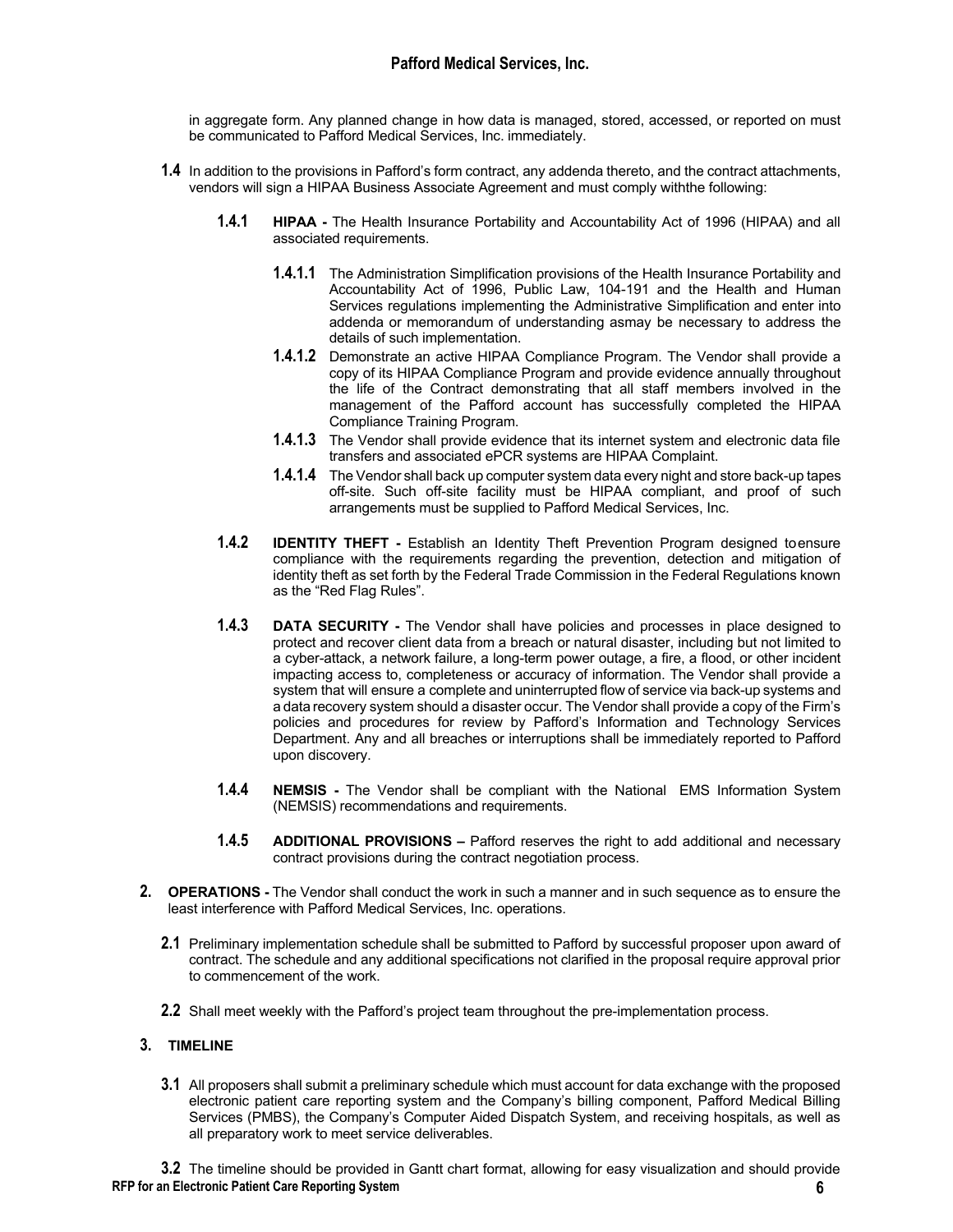sufficient detail pertaining to project implementation milestones.

- **4. PAYMENT TERMS**  The vendor shall outline clear fees to Pafford Medical Services, Inc. for the provision of an electronic patient care report system. Traditionally, Pafford pays a set annual fee.
- **5. FINANCIAL STATEMENTS** The Vendor shall provide their audited annual financial statements for the last two (2) years.

# **E. GENERAL PROVISIONS**

- **1. BIDS -** The proposal and all other required documents must be submitted in a sealed envelope clearly identified with the proposer's name and marked, " Proposal Enclosed for Pafford Medical Services - Electronic Patient Care Report System," and shall be submitted to Pafford Medical Services Headquarters Office, 3509 West 16<sup>th</sup> Street, Hope, Arkansas 71801. Each bid submitted shall constitute an irrevocable offer for a period of sixty (60) days following the bid opening date.
- **2. NONCOLLUSION**  Proposers are prohibited from entering into any agreement, participating in any collusion, or otherwise taking any action in restraint of free competitive bidding in connection with this bid.
- **3. WORKING HOURS**  Pafford Medical Services, Inc. is a 24/7/365 operation, although the administrative offices maintain standard Monday through Friday 9AM to 5PM business hours. The Vendor shall be available to provide client support and customer service during these CST business hours.
- **4. TRAVEL -** No paid traveling time will be allowed from the Vendor's location to Pafford's operations. If the vendor hosts annual conferences, all associated expenses will be covered by the Vendor for up to two representatives from Pafford Medical Services, Inc. each year.

## **F. SCOPE OF WORK**

Pafford Medical Services, Inc., on behalf of its management team and field personnel, is seeking proposals from qualified vendors for the provision of an electronic Records Management/Patient Care Reporting System (ePCR).

Pafford is seeking a web-based system, externally hosted, user-friendly, and intuitive solution compatible with multiple operating system platforms, including current iOS and Android operating systems at a minimum. The system must allow for robust data queries, reporting, and a quality assurance/quality improvement(QI/QA) component, with access to all legacy and future data. Pafford is interested in a system with accurate real-time reporting, dynamic functionality to maximize efficiency and data accuracy, robust project management and support, event management capability for monitoring trends in incident types, treatments and clinical impressions for syndromic surveillance and early warning alerts.

The successful proposer will supply a robust, precise, and customizable system that provides for the efficient creation of complete patient care records in the field, interfaces with CAD and EKG data, and transmission of all required and relevant data to various locations including hospitals, EMS stations, EMS administrative offices, and other locations as designated in the final agreement between the parties. An interface must also be created with the billing company, Pafford Medical Billing Services (PMBS), to allow for prompt processing of transport claims. Imperative for any new system is the incorporation of historical incident and patient care data from the current Pafford ePCR system (RescueNet).

At an administrative level, the system must provide comprehensive, accurate and customizable report generating and building capabilities that comply with and extend beyond NEMSIS standards. The degree of access to reporting tools and information must also be determined by various permission levels and be customizable. The system will be capable of precisely organizing data for billing, data storage and retrieval, report preparation, data analysis, and quality assurance and quality improvement. The system must be based on industry best practices and incorporate information security throughout the software development life cycle.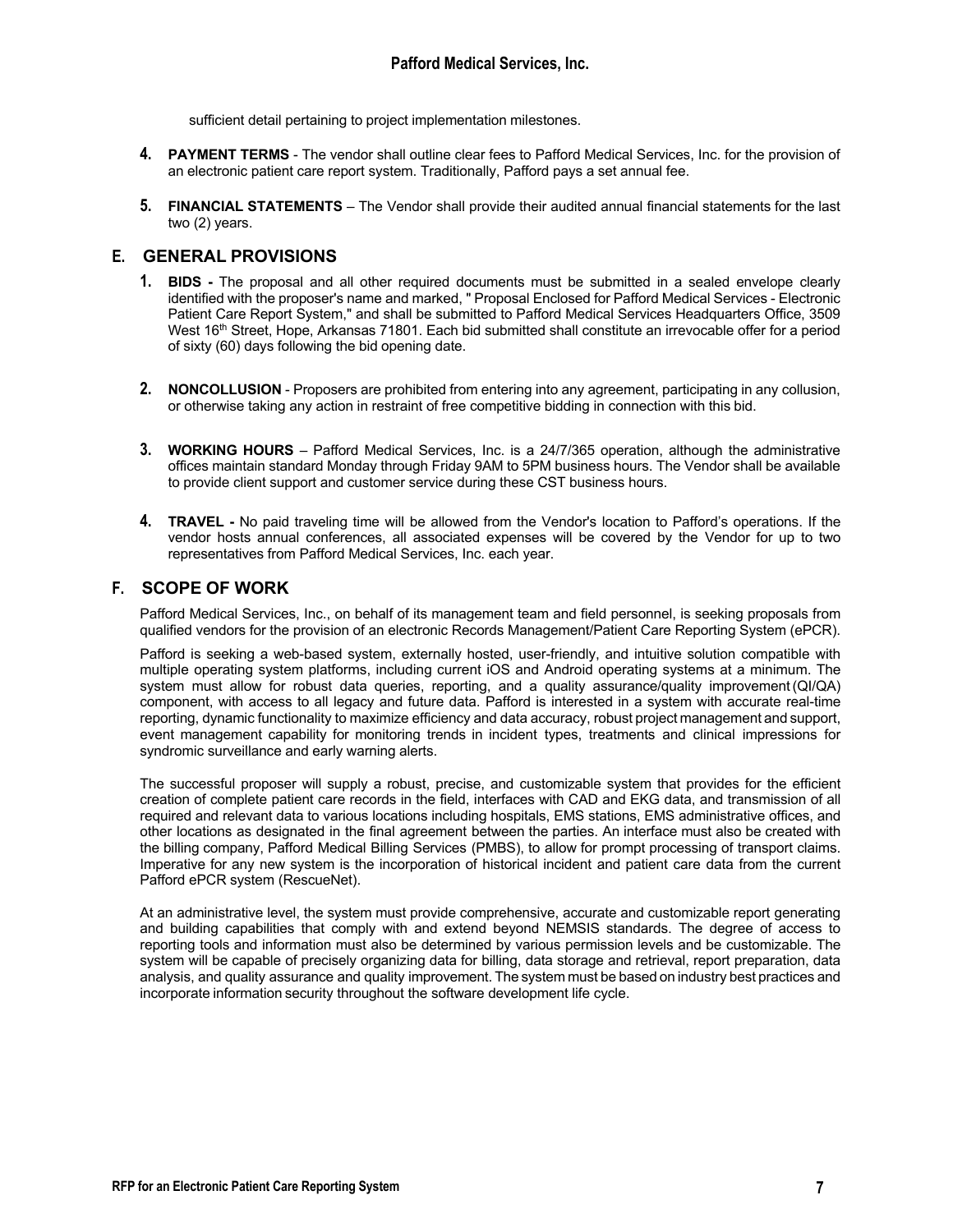# **1. SOFTWARE QUALITY AND TECHNICAL REQUIREMENTS**

**The Proposer's ePCR software must include the following capabilities. The proposal should include this chart with selection of 'available' (able to meet requirement) or 'or not available' and any clarifying details.**

|    | <b>REQUIRED CAPABILITIES</b>                                                                                                                                                                                                                                                               |  | <b>NOT</b><br><b>AVAILABLE</b> |
|----|--------------------------------------------------------------------------------------------------------------------------------------------------------------------------------------------------------------------------------------------------------------------------------------------|--|--------------------------------|
| A  | The proposer must host system hardware, software, and all data.                                                                                                                                                                                                                            |  |                                |
| в  | The proposer must have a physical, network, and process security<br>measures in place and follow Standards of Privacy as defined by<br>the U.S. Department of Health and Human Services, the HIPPA<br>Privacy Rule, and the HIPPA Security Rule to ensure HIPPA<br>Compliance.             |  |                                |
| C  | The proposer must provide a web-based system, externally hosted<br>that can run on all standard web browsers, mobile devices, and<br>operates within all types and speeds of internet connections.                                                                                         |  |                                |
| D  | The proposer must provide a software that allows for a minimum of<br>fifty (50) simultaneous connected users without degradation of<br>performance.                                                                                                                                        |  |                                |
| E. | The Proposer must provide a disaster recovery site a minimum of<br>125 miles away from the production environment.                                                                                                                                                                         |  |                                |
| F  | The proposer must perform the initial system setup to include<br>company setup, company rosters, facilities, geographical<br>information using Federal Information Processing Standards (FIPS)<br>codes for Arkansas, Oklahoma, Louisiana, Mississippi, US Virgin<br>Island, Pennsylvania. |  |                                |
| G  | The proposer must provide application architecture that allows for<br>configurable business rules including data validation by Pafford<br>Medical Services.                                                                                                                                |  |                                |
| н. | The proposer must provide a system that allows for Pafford IT<br>Department to add a company and create a unique company code<br>for new company.                                                                                                                                          |  |                                |
| L  | The proposer must provide a system that allows for Pafford IT<br>Department to copy existing facilities and crew members to new<br>companies.                                                                                                                                              |  |                                |
| J  | The Proposer must provide a system that allows for designated<br>security roles to configure rules and data validation.                                                                                                                                                                    |  |                                |
| K  | The Proposer must provide 24/7/365 support services, upgrade<br>consultations, technical support, and includes but not limited to: the<br>ability to reset passwords, assist in issues inputting run sheets, and<br>for emergency system help and/ or instructions.                        |  |                                |
| L  | The proposer must provide a software that ensures all sensitive<br>information be transmitted securely, using industry standard<br>encryption, and disables insecure cyphers, algorithms, and<br>protocols.                                                                                |  |                                |
| м  | The proposer must provide a unique company code for end user to<br>log into the appropriate company.                                                                                                                                                                                       |  |                                |
| N  | The proposer must provide a system that allows users to save and<br>edit a partially entered record (i.e., no data are lost if end user is<br>interrupted and must leave system and return before record is<br>complete) and enter any missing data at a later time.                       |  |                                |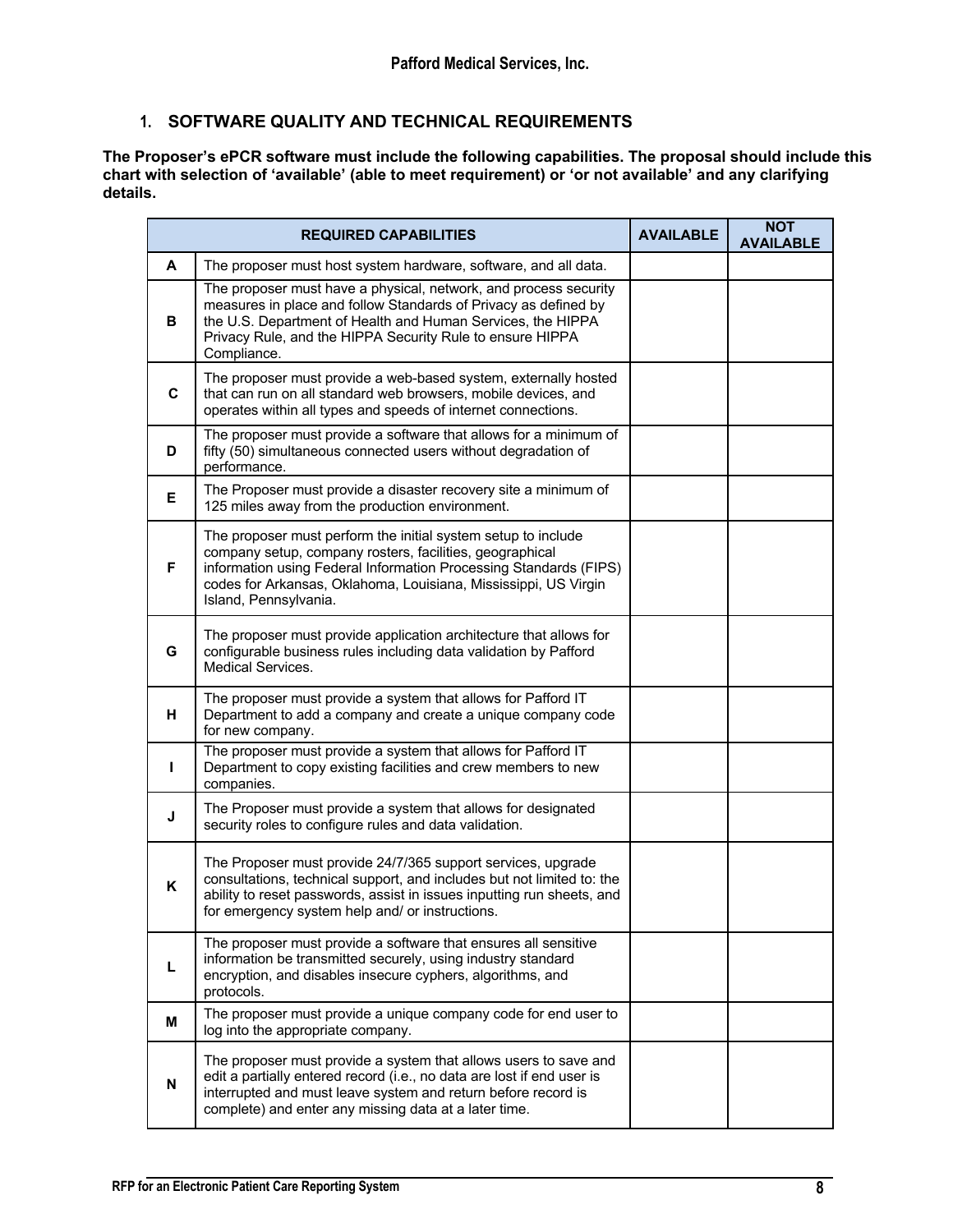|              | <b>REQUIRED CAPABILITIES</b>                                                                                                                                                                                                                                                                                                                                                                                                                                                                                                                                                                                     | <b>AVAILABLE</b> | <b>NOT</b><br><b>AVAILABLE</b> |
|--------------|------------------------------------------------------------------------------------------------------------------------------------------------------------------------------------------------------------------------------------------------------------------------------------------------------------------------------------------------------------------------------------------------------------------------------------------------------------------------------------------------------------------------------------------------------------------------------------------------------------------|------------------|--------------------------------|
| O            | The proposer must complete all user training and provide end-user<br>documentation to include full set of comprehensive, accurate, and<br>up-to-date user manuals written in non-technical English before the<br>project go-live date. (Fifth grade reading level as measured by the<br>Flesch-Kincaid Grade Level Test).                                                                                                                                                                                                                                                                                        |                  |                                |
| P            | The proposer must provide a software that has advanced vital<br>signs documentation including BP, HR, Resp., MAP, SPO2,<br>Capnometry, and auto-calculation of Glascow Coma Scale,<br>Revised Trauma Score, Pediatric Trauma Score, and Burn Severity<br>Scale.                                                                                                                                                                                                                                                                                                                                                  |                  |                                |
| Q            | The proposer must provide a list of mandatory data elements (as<br>available on NEMSIS website) that also incorporate the following<br>state specific fields:<br>Oklahoma<br>$\bullet$<br>Arkansas<br>Mississippi<br>Louisiana<br>Pennsylvania<br>United States Virgin Island<br>$\bullet$                                                                                                                                                                                                                                                                                                                       |                  |                                |
| R.           | All data is the property of Pafford Medical Services and must obtain<br>written consent from Pafford Medical Services, Inc. before using<br>data for research or other purposes.                                                                                                                                                                                                                                                                                                                                                                                                                                 |                  |                                |
| S            | The proposer must provide a software that communicates with<br>other local or state systems or data sources such as the Health<br>Information Exchange (HIE) or Health Data Exchange (HDE) to<br>establish application interfaces (APIs), allowing bidirectional data<br>exchange with ePCR systems, and receiving hospital's internal<br>patient charting application.<br>Utilizing a VPN connection for HL7 ADT, LAB, RAD, MDM<br>to OK, LA, MS, AR HIE or HDE.<br>Utilizing a Webservice Connection (ads.b or XCA) with OK,<br>LA, MS, AR HIE or HDE for bidirectional CCDA Exchange<br>(Query and Response). |                  |                                |
| $\mathbf{T}$ | The proposer must provide a software that transfers patient care<br>information and data between crews and assisting agencies.                                                                                                                                                                                                                                                                                                                                                                                                                                                                                   |                  |                                |
| U            | The proposer must provide a system that negates applicable fields<br>("grayed-out" or not shown) logically (i.e., no EMS transport data if<br>patient refused, canceled prior to arrival) with appropriate default<br>codes entered automatically into the record.                                                                                                                                                                                                                                                                                                                                               |                  |                                |
| v            | The proposer must provide a system with an automated workflow<br>that prompts electronic patient care records (ePCRs) and other<br>reports through the necessary steps for report confirmation and<br>completion (quality assurance group, medical directors, etc.).                                                                                                                                                                                                                                                                                                                                             |                  |                                |
| W            | The proposer must provide a system with ability to design real-time<br>alerts based on set criteria or thresholds associated with patient<br>care reports, as well as protocol adherence, such as airway without<br>EtCO2 or lack of secondary vital signs after medication<br>administration.                                                                                                                                                                                                                                                                                                                   |                  |                                |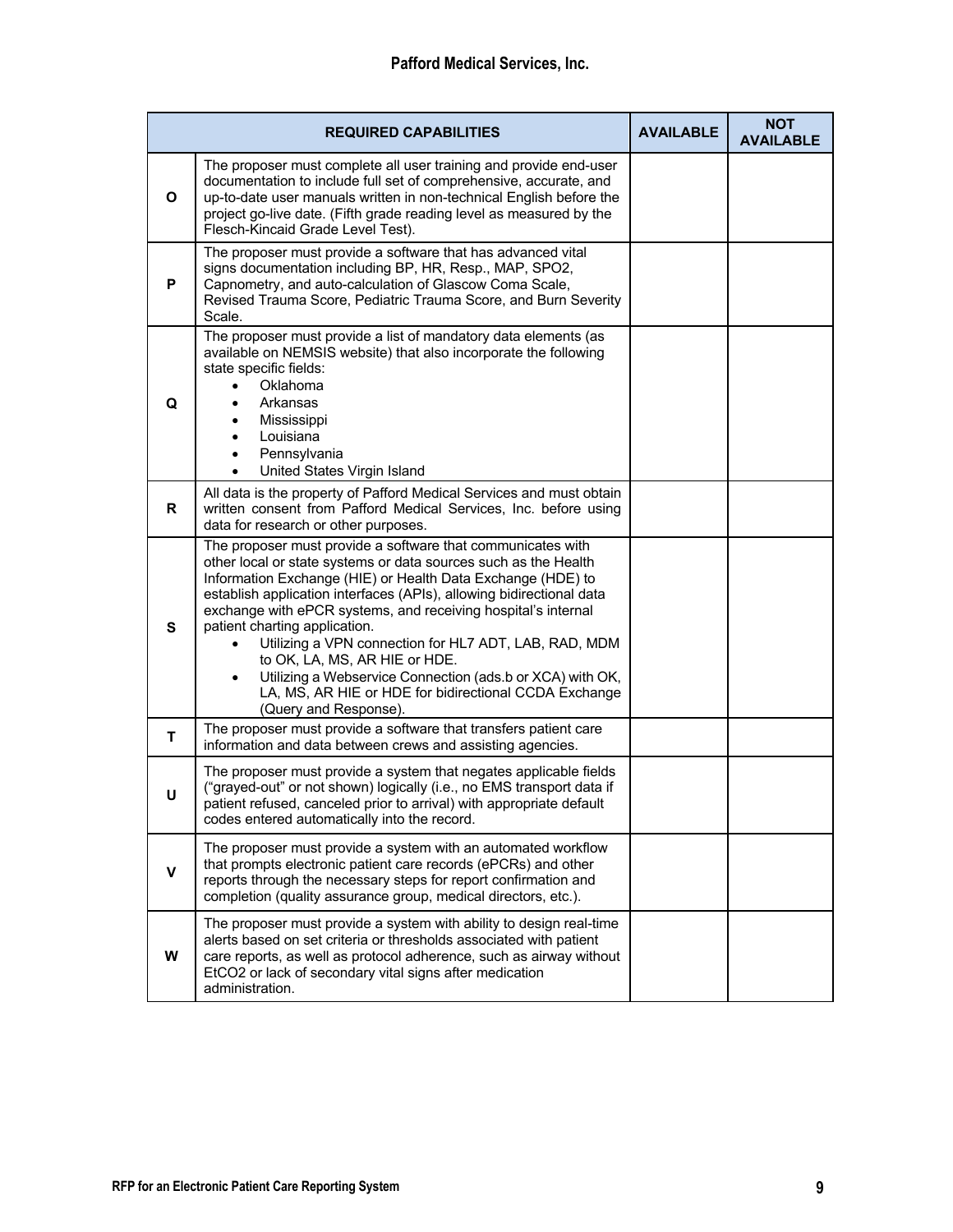|              | <b>REQUIRED CAPABILITIES</b>                                                                                                                                                                                                                                                                                                                                                                         | <b>AVAILABLE</b> | <b>NOT</b><br><b>AVAILABLE</b> |
|--------------|------------------------------------------------------------------------------------------------------------------------------------------------------------------------------------------------------------------------------------------------------------------------------------------------------------------------------------------------------------------------------------------------------|------------------|--------------------------------|
| $\mathbf{x}$ | The proposer must provide a system with the ability to create maps<br>based on system data or a minimum, the ability to report with<br>geotags.                                                                                                                                                                                                                                                      |                  |                                |
| Y            | The proposer must have an Audit tracking of ePCR. The ePCR will<br>have full auditing capabilities, ability to track and report on tablet<br>IDs, ePCR status (open/closed/deleted) along with who accessed<br>the record, printed, fax, or changed any previous collected data<br>and what date and time the record was sent to a receiving facility<br>and or billing provider.                    |                  |                                |
| z            | The proposer must provide a system that allows designated<br>security roles to download raw data for reporting and analysis<br>purposes.                                                                                                                                                                                                                                                             |                  |                                |
| AA           | The proposer must provide a system that can store and retrieve<br>queries, filters, populations, and other select criteria.                                                                                                                                                                                                                                                                          |                  |                                |
| <b>AB</b>    | The proposer must provide a system that has dynamic and ad hoc<br>reporting capabilities, and that allows reports to be saved and<br>reused.                                                                                                                                                                                                                                                         |                  |                                |
| <b>AC</b>    | The proposer must provide a system that can plot Patient Care<br>Record (PCR) trends over time for major events.                                                                                                                                                                                                                                                                                     |                  |                                |
| <b>AD</b>    | The proposer must provide a system that supports the<br>development and sharing of reports and query solutions.                                                                                                                                                                                                                                                                                      |                  |                                |
| <b>AE</b>    | The proposer must provide a system that can reconcile duplicate<br>patient records for reporting and billing purpose.                                                                                                                                                                                                                                                                                |                  |                                |
| <b>AF</b>    | The proposer must provide a system that allows for interface with<br>current and future iterations of Pafford's Computer Aided Dispatch<br>(CAD) system. The CAD interface must parse the data and the<br>data and translate it into a format the ePCR system can recognize<br>and push out to the mobile devices. Field users can 'Accept as<br>New', 'Accept as Update', or 'Cancel' the CAD data. |                  |                                |
| <b>AG</b>    | The proposer must provide a system that allows for CAD interface<br>using the Latitude and Longitude of the dispatch address from CAD<br>and the pre- established Latitude and Longitude of the receiving<br>facility the system should auto calculate total mileage for all PCRs<br>with a disposition of Transport, to support transport billing.                                                  |                  |                                |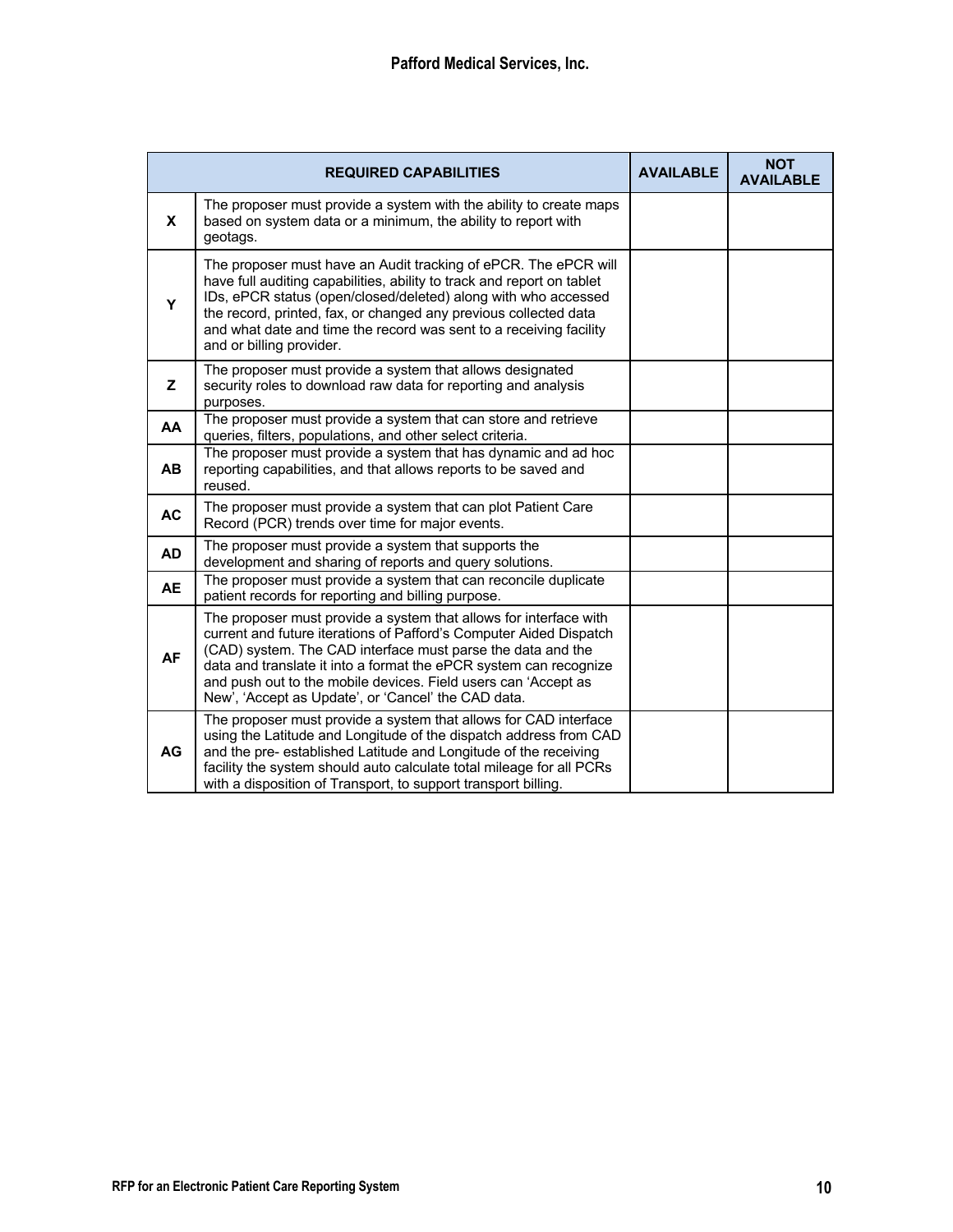| <b>REQUIRED CAPABILITIES</b> |                                                                                                                                                                                                                                                                                                                                                                                                                                                                                                 | <b>AVAILABLE</b> | <b>NOT</b><br><b>AVAILABLE</b> |
|------------------------------|-------------------------------------------------------------------------------------------------------------------------------------------------------------------------------------------------------------------------------------------------------------------------------------------------------------------------------------------------------------------------------------------------------------------------------------------------------------------------------------------------|------------------|--------------------------------|
| AH                           | The proposer must provide a system that allows for interface with<br>current and future iterations of cardiac monitors and semi-<br>automatic external defibrillators, as specified by Pafford. System<br>must provide the ability to electronically import EKG, trending, and<br>event data. Data must import into the appropriate fields of the<br>ePCR, and the EKG must be rendered reviewable within ePCR on<br>the field device by crews and desktop workstations for QA/QI<br>personnel. |                  |                                |
|                              | For reference: Pafford currently utilizes Zoll X-Series Monitor and<br>Defibrillator and LifePak 15 Monitor and Defibrillator.                                                                                                                                                                                                                                                                                                                                                                  |                  |                                |
| <b>AI</b>                    | The proposer must provide a system that allows for interface with<br>current or future iteration of Pafford's Billing Software. Pafford<br>Medical Billing Services will establish the schedule for when the<br>data is sent to the billing component allowing sufficient time to vet<br>and validate data prior to sending.<br>For reference: Pafford is currently using TriTech                                                                                                               |                  |                                |
| AJ                           | The proposer must provide a system that allows for future<br>integration with emerging technologies (i.e., Pulsara).                                                                                                                                                                                                                                                                                                                                                                            |                  |                                |
| <b>AK</b>                    | The proposer must provide a system that allows individual facilities<br>to access patient care records determined by Pafford. This ability<br>shall not require the installation of any client software on computers<br>accessing ePCRs.                                                                                                                                                                                                                                                        |                  |                                |
| <b>AL</b>                    | The proposer must provide a system that allows designated<br>security roles at individual facilities to attach documents, images,<br>and notes in a wide verity of file formats to the patient record.                                                                                                                                                                                                                                                                                          |                  |                                |
| AM                           | The proposer must provide a system that has backup, recovery,<br>and restores capability in place at start-up.                                                                                                                                                                                                                                                                                                                                                                                  |                  |                                |
| <b>AN</b>                    | The proposer must provide a system that allows for the EMT or<br>Paramedic to manually overwrite timestamps automatically<br>provided from CAD.                                                                                                                                                                                                                                                                                                                                                 |                  |                                |
| <b>AO</b>                    | The proposer must provide a system that allows for CAD<br>reconciliation to ensure accurate times and incident numbers.                                                                                                                                                                                                                                                                                                                                                                         |                  |                                |
| АP                           | The proposer must provide a system that no archived data shall<br>remain on the mobile device once the active ePCR has been<br>closed and sent or transferred to the server for completion on<br>another computer or tablet.                                                                                                                                                                                                                                                                    |                  |                                |
| AQ                           | The proposer must provide a system for capture of electronic<br>signatures from patients, crew members, and witnesses (in the<br>case of patient refusal and narcotic administration).                                                                                                                                                                                                                                                                                                          |                  |                                |
| <b>AR</b>                    | The proposer must provide a system with the ability to create and<br>include additional forms with a required signature field.                                                                                                                                                                                                                                                                                                                                                                  |                  |                                |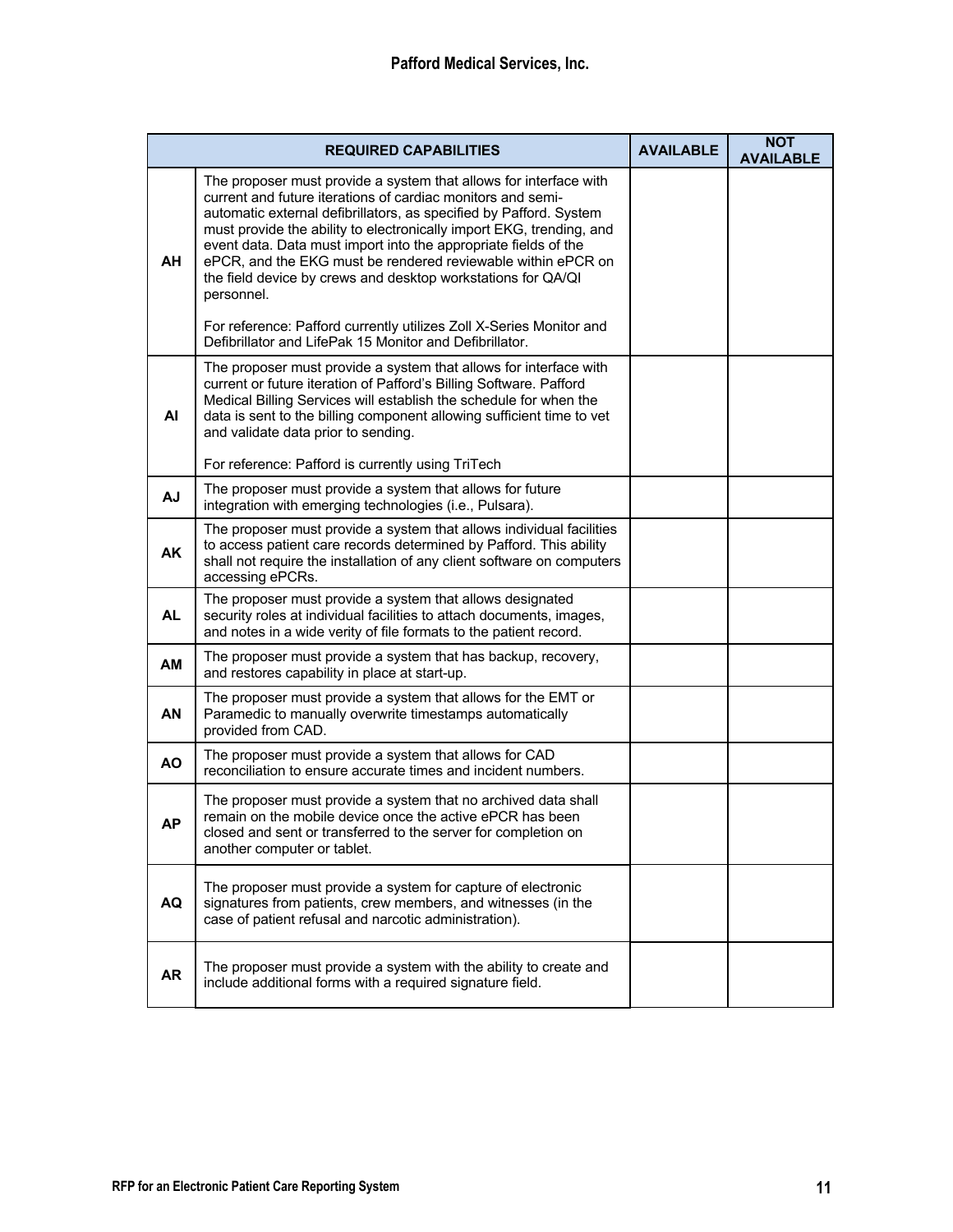|           | <b>REQUIRED CAPABILITIES</b>                                                                                                                                                                                                                                                                                                                          | <b>AVAILABLE</b> | <b>NOT</b><br><b>AVAILABLE</b> |
|-----------|-------------------------------------------------------------------------------------------------------------------------------------------------------------------------------------------------------------------------------------------------------------------------------------------------------------------------------------------------------|------------------|--------------------------------|
| <b>AS</b> | The proposer must provide a system with the ability to monitor the<br>frequency of crew members submitting incomplete records, along<br>with a full audit trail (with appropriate secure, administrative<br>access).                                                                                                                                  |                  |                                |
| <b>AT</b> | The proposer must provide a system that is dynamic rule-based<br>functionality for data entry with mandatory fields, configurable by<br>Pafford Medical Services.                                                                                                                                                                                     |                  |                                |
| <b>AU</b> | The proposer must provide a system with the ability of time<br>sequence verification, ensuring that actions are in appropriate<br>order.                                                                                                                                                                                                              |                  |                                |
| AV        | The proposer must provide a system with a free-form narrative<br>functionality with speech to text capabilities.                                                                                                                                                                                                                                      |                  |                                |
| <b>AW</b> | The proposer must provide a system with password protection for<br>personnel logging on to the system, with required password reset<br>intervals for both field units and workstation computers and must<br>include the ability for self-service password reset.                                                                                      |                  |                                |
| <b>AX</b> | The proposer must provide a system with a mobile application that<br>is an installable application and does not require re-image of the<br>hard drive.                                                                                                                                                                                                |                  |                                |
| AY        | The proposer must provide a system that all updates must be<br>achieved through an automatic synchronization, the update<br>schedule set by the system administrator with the ability to push<br>important changes out manually at any time.                                                                                                          |                  |                                |
| <b>AZ</b> | The proposer must provide a system with ability to reference<br>statewide protocols, NIOSH, and ERG guidance.                                                                                                                                                                                                                                         |                  |                                |
| <b>BA</b> | The proposer must provide a system that has the ability to scan<br>barcoded patient information from official government ID's, hospital<br>registration systems, Triage Tags, and patient tracking system.                                                                                                                                            |                  |                                |
| <b>BB</b> | The proposer must provide a system that allows for efficient,<br>secure transfer of information to the appropriate crew caring for the<br>same patient.                                                                                                                                                                                               |                  |                                |
| <b>BC</b> | The proposer must provide a system that has a fully reportable<br>audit trail (including time stamp and user ID) of all views, printing<br>and saving of patient records or any component of records that<br>qualify as protected health information, all faxed patient care<br>reports (including the destination), and all changes to patient data. |                  |                                |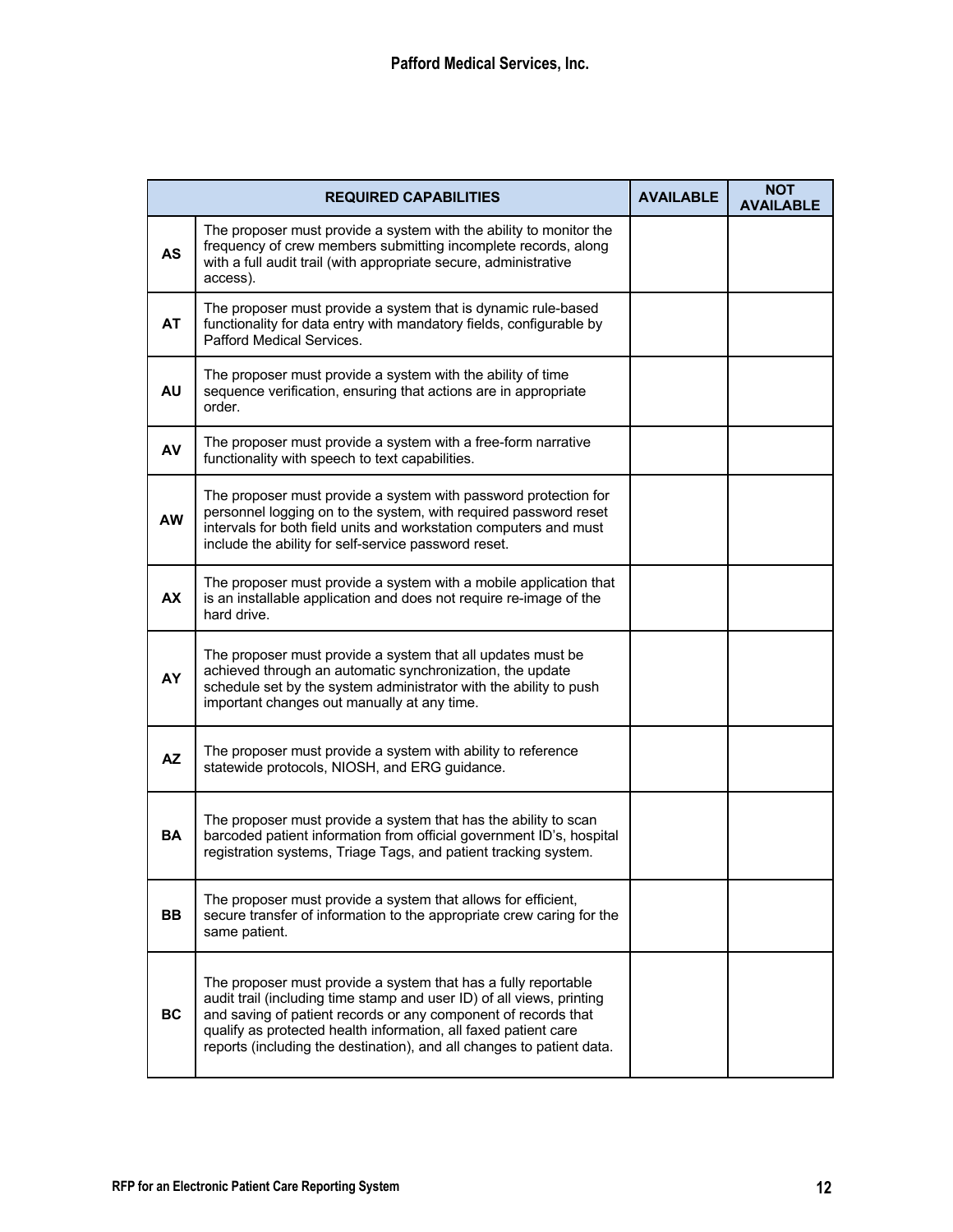|           | <b>REQUIRED CAPABILITIES</b>                                                                                                                                                                                                                                                                                                                                                                                                                                                                                                                                                   | <b>AVAILABLE</b> | <b>NOT</b><br><b>AVAILABLE</b> |
|-----------|--------------------------------------------------------------------------------------------------------------------------------------------------------------------------------------------------------------------------------------------------------------------------------------------------------------------------------------------------------------------------------------------------------------------------------------------------------------------------------------------------------------------------------------------------------------------------------|------------------|--------------------------------|
| <b>BD</b> | The proposer must provide a system with a patient look up feature.<br>This feature must populate values from previous encounters but<br>not limited to the following information:<br><b>Patient Contact Information</b><br>Past medical history<br><b>Medications</b><br>Allergies<br>Billing Information.                                                                                                                                                                                                                                                                     |                  |                                |
| <b>BE</b> | The proposer must provide a system that has the ability to look up<br>previous patient encounters from Pafford EMS crew. Crews must<br>be able to look up a patient by the following two of three identifiers:<br><b>Patient Last Name</b><br>$\bullet$<br>Patient Date of Birth<br>$\bullet$<br><b>Patient Social Security Number</b>                                                                                                                                                                                                                                         |                  |                                |
| <b>BF</b> | The proposer must provide a system that has the ability for a high-<br>level administrator or compliance officer to block access to certain<br>records, as necessary restricting access and exporting of these<br>records.                                                                                                                                                                                                                                                                                                                                                     |                  |                                |
| <b>BG</b> | The proposer must provide a system that includes a robust,<br>automated, and imbedded within the ePCR system, quality<br>assurance/ quality improvement (QA/QI) module for ePCR clinical<br>review with predefined documentation protocol, medication, and<br>procedural qualifiers in accordance with department standards.<br>System must be able to interact with personnel, providing email<br>notifications to personnel regarding cases to review. System must<br>be able to provide built-in reporting metrics regarding case counts<br>and review status by case owner |                  |                                |
| BH.       | The proposer must provide a system that has the ability for<br>supervisors to review complete or incomplete ePCRs and return<br>them to their author for addendums or corrections and completion                                                                                                                                                                                                                                                                                                                                                                               |                  |                                |
| BI        | The proposer must provide a system that allows data to be<br>exported in various file formats including but not limited to: .pdf,<br>.docx, .xlsx, and .csv data files.                                                                                                                                                                                                                                                                                                                                                                                                        |                  |                                |
| <b>BJ</b> | The proposer must have a system that allows for automatically<br>faxing of a Quick Summary Report, Billing Report or Patient Care<br>Report prior to completion of ePCR. System must allow for<br>automatic fax of ePCR when completed to receiving hospitals or<br>facilities and other destinations as specified by Pafford. All fax<br>destinations are modifiable at the Pafford Administrative level.                                                                                                                                                                     |                  |                                |
| BK        | The proposer must have a system that allows for the Pafford logo<br>and the ability to include statements of authenticity on formatted<br>printable pdf versions of ePCR.                                                                                                                                                                                                                                                                                                                                                                                                      |                  |                                |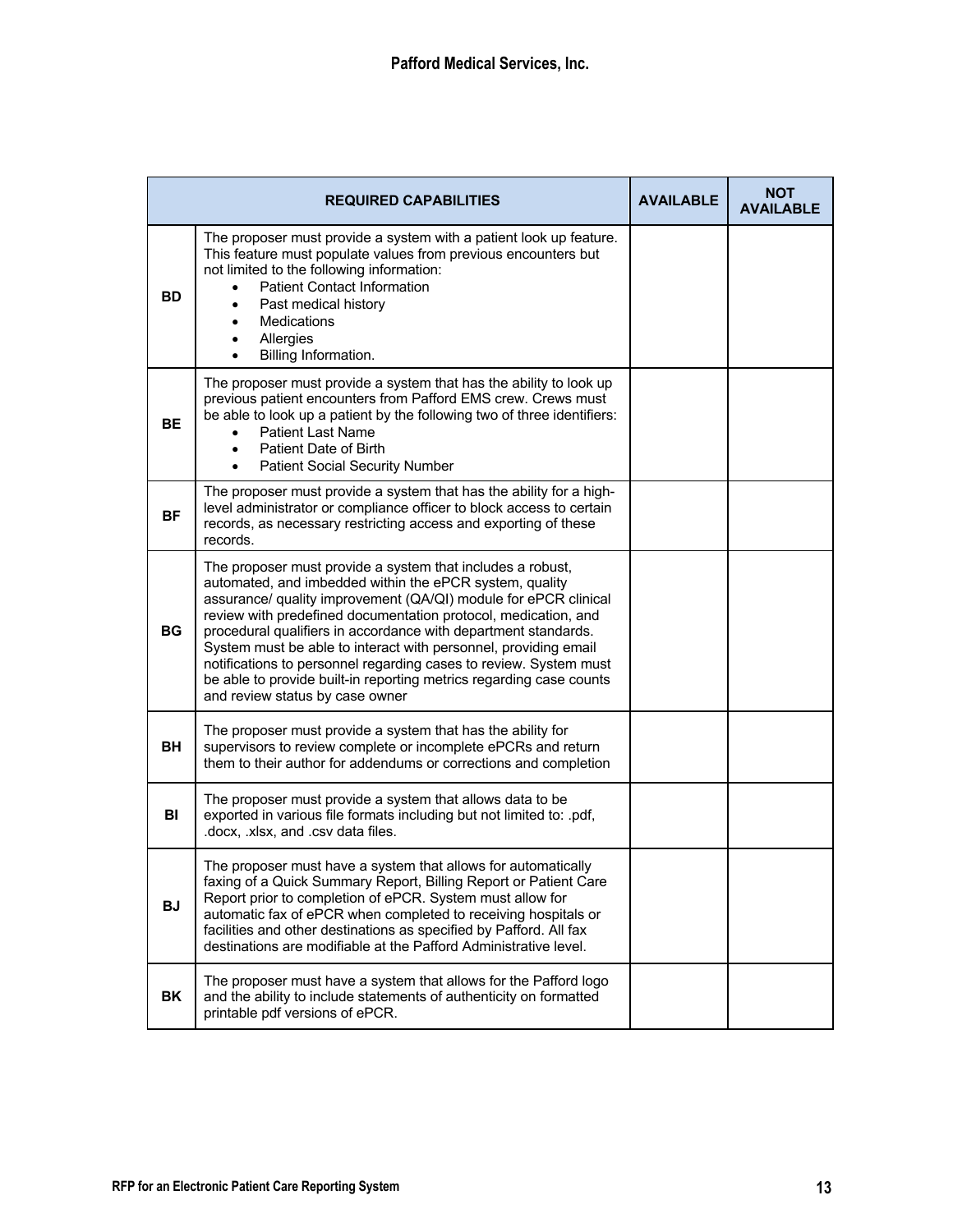|     | <b>REQUIRED CAPABILITIES</b>                                                                                                                                                                                                                                                                                                                                    | <b>AVAILABLE</b> | <b>NOT</b><br><b>AVAILABLE</b> |
|-----|-----------------------------------------------------------------------------------------------------------------------------------------------------------------------------------------------------------------------------------------------------------------------------------------------------------------------------------------------------------------|------------------|--------------------------------|
| BL. | The proposer must have a system that shall include all mandatory<br>supplementary forms, including but not limited to CMN's, Refusal<br>Form, Child Abuse and Elder Abuse, available as separate<br>attachments, but linked to and transmitted with the patient's ePCR<br>report.                                                                               |                  |                                |
| BM  | The proposer must provide a Project Management Plan for the<br>implementation phase, which includes tasks, milestones and<br>timelines, a Project Schedule, a Security, Privacy, and<br>Confidentiality Plan within thirty (30) calendar days, a Cost<br>Management Plan, a Quality Management Plan, a Resource<br>Management Plan, and a Risk Management Plan. |                  |                                |
| BN  | The proposer must provide a Project Management Plan that will<br>have a minimal impact on day-to-day operations during transition<br>from Zoll RescueNet ePCR.                                                                                                                                                                                                  |                  |                                |
| BO. | The proposer must have a system that allows for photos to be<br>taken within the ePCR and attach to the ePCR record. System<br>must have administrative level access to turn on and off photo<br>capabilities.                                                                                                                                                  |                  |                                |

# **2. PREFERRED FUNCTIONALITIES**

The Proposer must fill in the table for the following preferred options:

|                | <b>PREFERRED OPTIONS</b>                                                                                                                                                                                                                            |  | <b>NOT</b><br><b>AVAILABLE</b> |
|----------------|-----------------------------------------------------------------------------------------------------------------------------------------------------------------------------------------------------------------------------------------------------|--|--------------------------------|
| 1              | The proposer shall have a system that can integrate into<br>various industry related software. (i.e., FirstWatch, Adashi,<br>Tableau.)                                                                                                              |  |                                |
| $\mathbf{2}$   | The proposer shall have a system that can support Multiple<br>Language Options                                                                                                                                                                      |  |                                |
| 3              | The proposer shall have a system that can incorporate online<br>reference documents such as phone lists, Standard Operating<br>Procedures, treatment protocols, and PDR/medication<br>references made available from within the mobile application. |  |                                |
| 4              | The proposer shall have a system that can include (as an<br>optional feature) or recommend a phone/video application to<br>support telehealth alongside the ePCR application on the<br>tablet.                                                      |  |                                |
| 5              | The proposer shall have a system that has a Quality<br>assurance/ quality improvement trigger- Ability to flag an ePCR<br>for QA/QI review                                                                                                          |  |                                |
| 6              | The proposer shall have a system that has a Sentinel Event<br>Trigger- Ability for field user to flag an ePCR as a Sentinel<br>Event                                                                                                                |  |                                |
| $\overline{7}$ | The proposer must have a system that allows for ePCR<br>integration into Emergency Triage, Treat, and Transport (ET3)<br>model.                                                                                                                     |  |                                |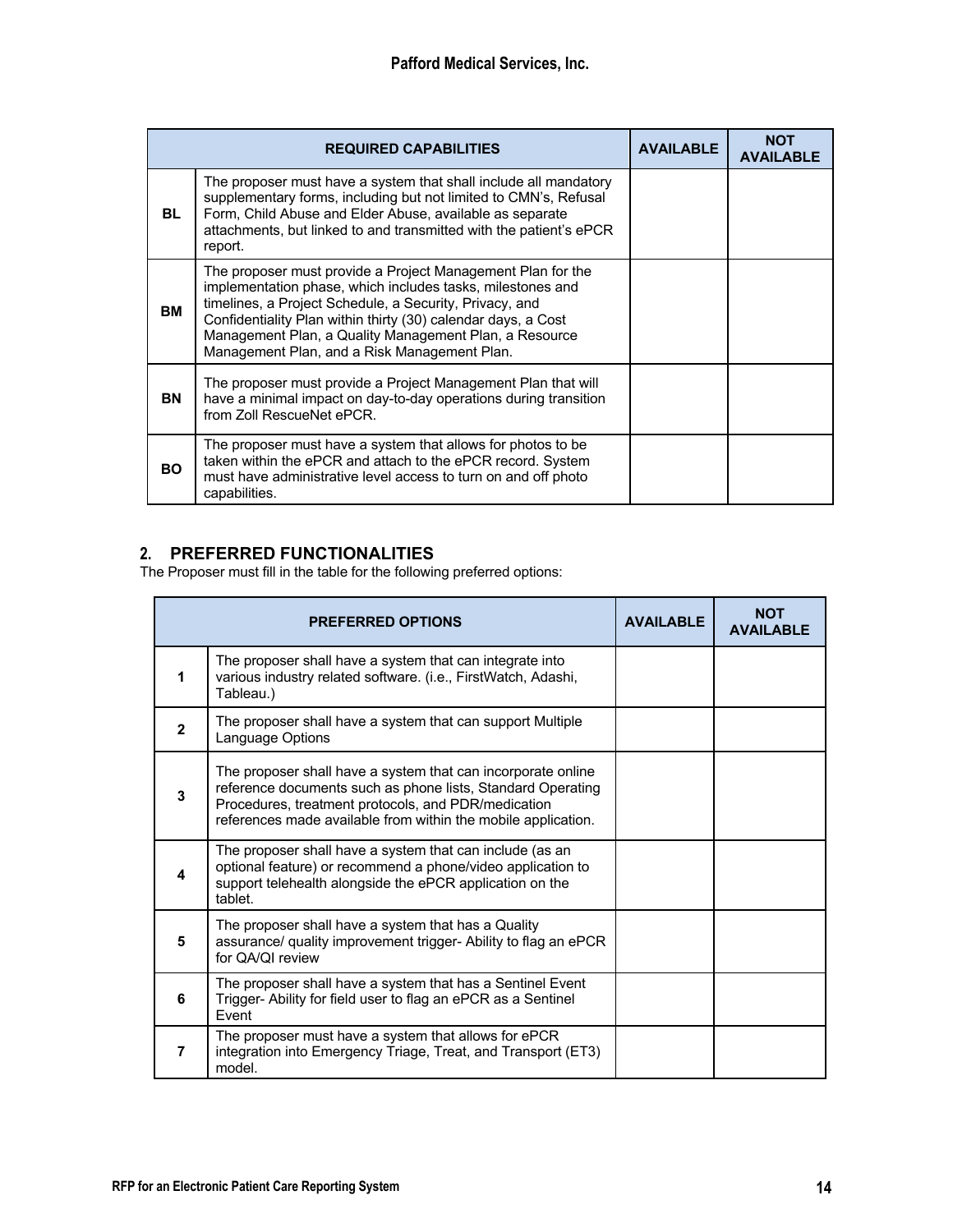# **G. TRAINING**

Vendor will create a permanent testing environment to support initial and ongoing training. Training will be required for the following categories:

- A. System Administrators: Overall System management and administration.
- B. Administrative, Management, and Clinical Staff: Review, reporting, and QI/QA use.
- C. "Train the Trainer" instruction for complete documentation by field user. Initial and on-going training for field users will be accomplished by Pafford personnel. Personnel from proposer's organization will be on hand for the initial sessions to provide support to Pafford personnel.

Describe training by category, including number of hours of training. Outline the material and subjectsto be covered. Describe manuals and other material to be provided for the trainings. Training dates will be based upon agreed timeline, Pafford will provide final approval of training dates, to ensure adequate attendance.

# **H. TESTING AND ACCEPTANCE**

Pafford requires that an integrated and coherent approach to complete system testing, security review and testing, deficiency correction, acceptance, and training, and that warranty services be provided to ensure a successful project. In its proposal, the Vendor is to include a Test Plan methodology and any scheduling assumptions used regarding the Pafford resource efforts required during testing.

The successful Vendor, upon completion of installation and testing of the system, will certify in writing that the system complies with the performance standards in the proposal specifications and contract documents. The certification provides that the documentation has been completed and the system is ready for the Company's acceptance testing and training.

Pafford will verify all expectations and deliverables have been met and issue an acceptance statement, which will prompt the Vendor to submit the first annual invoice for services.

# **I. CONTENTS OF THE PROPOSAL & REQUIREMENTS**

As part of their Proposal preparation, Vendors should thoroughly and carefully explain how their proposal best meets the requirements of Pafford. This specification sets forth minimum capacity and performance, requirements. Vendors may offer a Proposal which exceeds the minimums set forth in this document. Vendors may suggest different business terms and conditions provided that their Proposal references the difference as an "exception."

- **1. TITLE PAGE -** The proposal shall include a title page showing the company's name, contact person and title, address, and contact information.
- **2. TRANSMITTAL LETTER -** The signed transmittal letter shall include statements referencing the following points: the company's history, understanding of the services required, benefits they bring to the project, the commitment to perform the services as requested in this RFP within the scheduled timeframe, summary of the cost of service fee(s) to be charged for the work, a statement that such fees are fixed, complete and inclusive, the name of the individuals who will be authorized to make representations on behalf of the firm (titles, addresses, emails and telephone numbers) and that the signatory of the transmittal has authority to bind the firm. Any sub consultants/engineers or subcontractors must also be included with the same detail, with documents added as addenda to the RFP.

## **3. UNDERSTANDING OF THE SCOPE OF WORK**

- a) Submit a concise narrative demonstrating a clear understanding of the objectives and key features of the proposal, addressing all items outlined in the Scope of Work section of this document.
- b) Describe the product and additional features, resources or tools which would be made available to Pafford and serve to optimize patient care report documentation, management, and reporting.
- c) Provide a description of the technical architecture of the proposed Solution.
- d) Describe how the Pafford account would be supported during the implementation phase and after.
- e) Outline the Firm's HIPAA compliance program.
- f) Describe in detail the Firm's ability to adapt to and comply with the data security and technology requirements, as well as industry advancements.
- g) Address training requirements.
- h) Detail any assumptions the vendor has made in preparing the proposal.
- i) Include any other services not identified in the Scope of Work.

#### **RFP for an Electronic Patient Care Reporting System 15**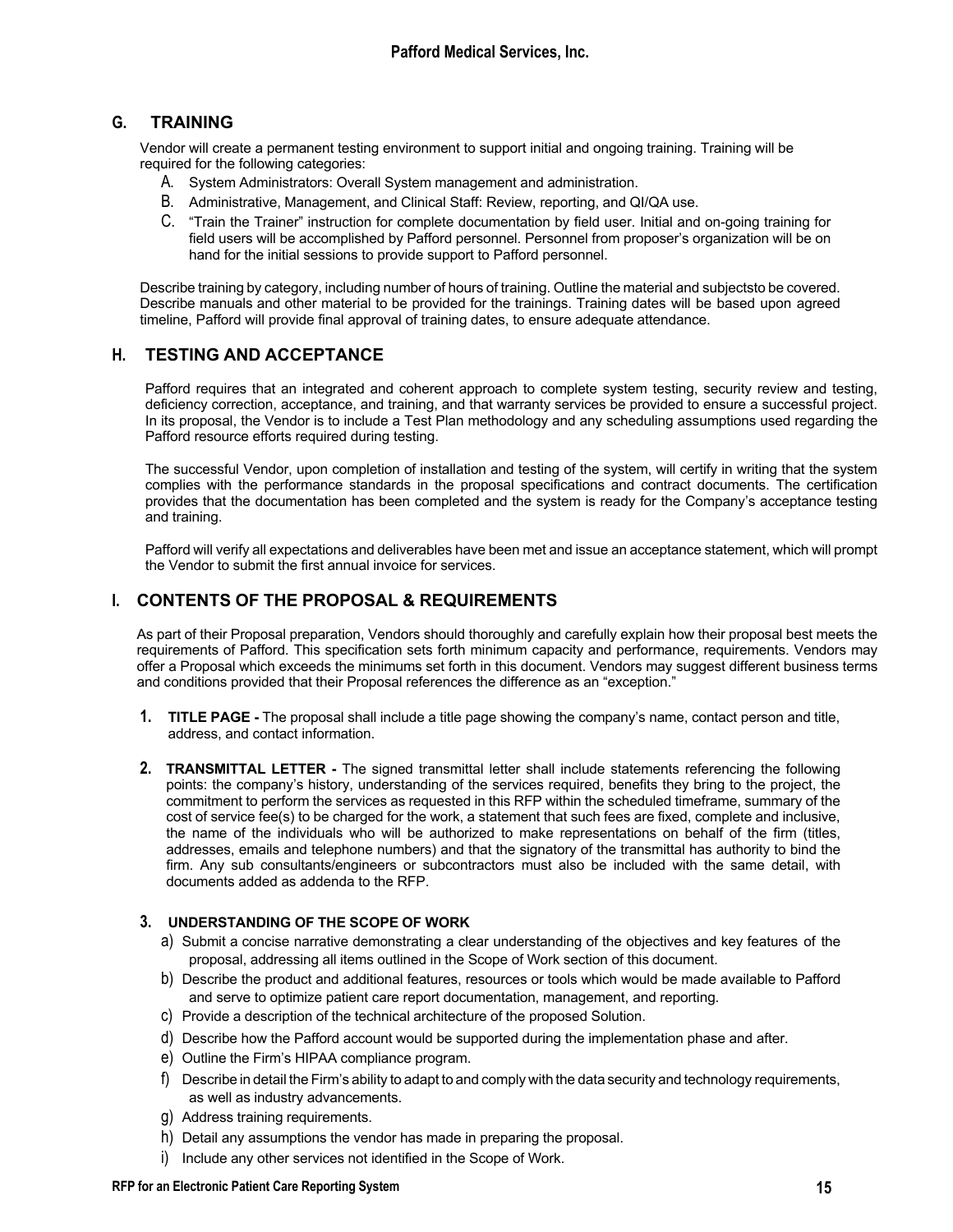- j) Indicate any exceptions to the required Scope of Services and responsibilities set forth.
- **4. TESTING PLAN –** Include a test plan methodology and any scheduling assumptions.
- **5. COMPLETE COST PROPOSAL -** Pafford is seeking a firm fixed price proposal only, paid annually. Vendor must outline all pricing associated with delivery and sustainment of the project, including year 1 and future year pricing, within the contract period of up to 5 years. Any potential costs not outlined in the contract associated with potential future work, should be listed.
- **6. DESCRIPTION & QUALIFICATIONS -** A brief narrative describing the Vendor, years in operation, qualifications, and experience in the provision of ePCR systems.
- **7. TIMELINE AND WORKPLAN -** The proposal should be clear and concise with a timeline (Gantt chart) and corresponding task list that details the necessary steps for implementation.
- **8. REFERENCES -** Provide a minimum of three (3) and a maximum of five (5) selected references from comparable 911 EMS' agencies who can speak to the Vendor's qualifications. Name, title, phone, and email shall be included for each reference.
- **9. PERSONNEL**  Provide an organizational chart of the Vendor. Include in the chart, the names, job titles, office locations for members to be assigned to support Pafford. Provide resumes for staff members to be assigned to Pafford and describe relevant experience and credentials. Indicate the staff person (if known) who will serve as the client manager for Pafford. This person will be the point of contact for all activities on the account and will be responsible for making sure that all items for the contract are executed according to the terms established. List any and all staff changes necessary to accommodate Pafford as a client. List the job titles and experience requirements for staff additions, if necessary. Include any positions/functions that would be subcontracted. Describe how the firm transitions responsibilities when a staff member terminates employment or is on extended leave.

#### **10. LEGAL DISCLAIMERS –** Provide the following

- **10.1** Make a statement indicating that the Vendor has never lost an account due to concerns of improper practices, accusations, or client concerns of fraud.
- **10.2** Make a statement indicating that no member of the Vendor's staff has been accused,disciplined, charged, and/or convicted of fraud, deception, unethical business practices, and/orillegal business practices.
- **10.3** Provide information on the nature and magnitude of any litigation or proceeding whereby, during the past five (5) years, a court or any administrative agency has found fault, held proceedings, or ruled against the proposer in any matter related to the professional activities of the proposer. Similar information shall be provided for any current or pending litigation or proceeding.
- **10.4** Indicate whether the Vendor has had a contract terminated in the last five (5) years and describe the nature and circumstances.
- **10.5** Provide a statement explaining any name changes for the Vendor in the past five (5) years and current or foreseeable merger or acquisition activity.
- **10.6** Outline policies for ensuring compliance with appropriate state/federal procedures and directives, as well as HIPAA and its regulations. Include a listing of past/present penalties/findings arising from noncompliance and their resolution. If the Vendor has no penalties/findings, please indicate.
- **11. CONFLICT OF INTEREST STATEMENT -** A statement to the effect that the selection of the proposer shall not result in a conflict of interest with any other party which may be affected by the work to be undertaken. Should any potential or existing conflict be known by a proposer, said proposer must specify the party with which the conflict exists or might arise, the nature of the conflict, and whether or not the proposer would step aside or resign from the engagement or representation creating the conflict.
- **12. PROOF OF INSURANCE –** Vendor shall submit proof of insurance as referenced in the 'Insurance Requirements' section of this RFP.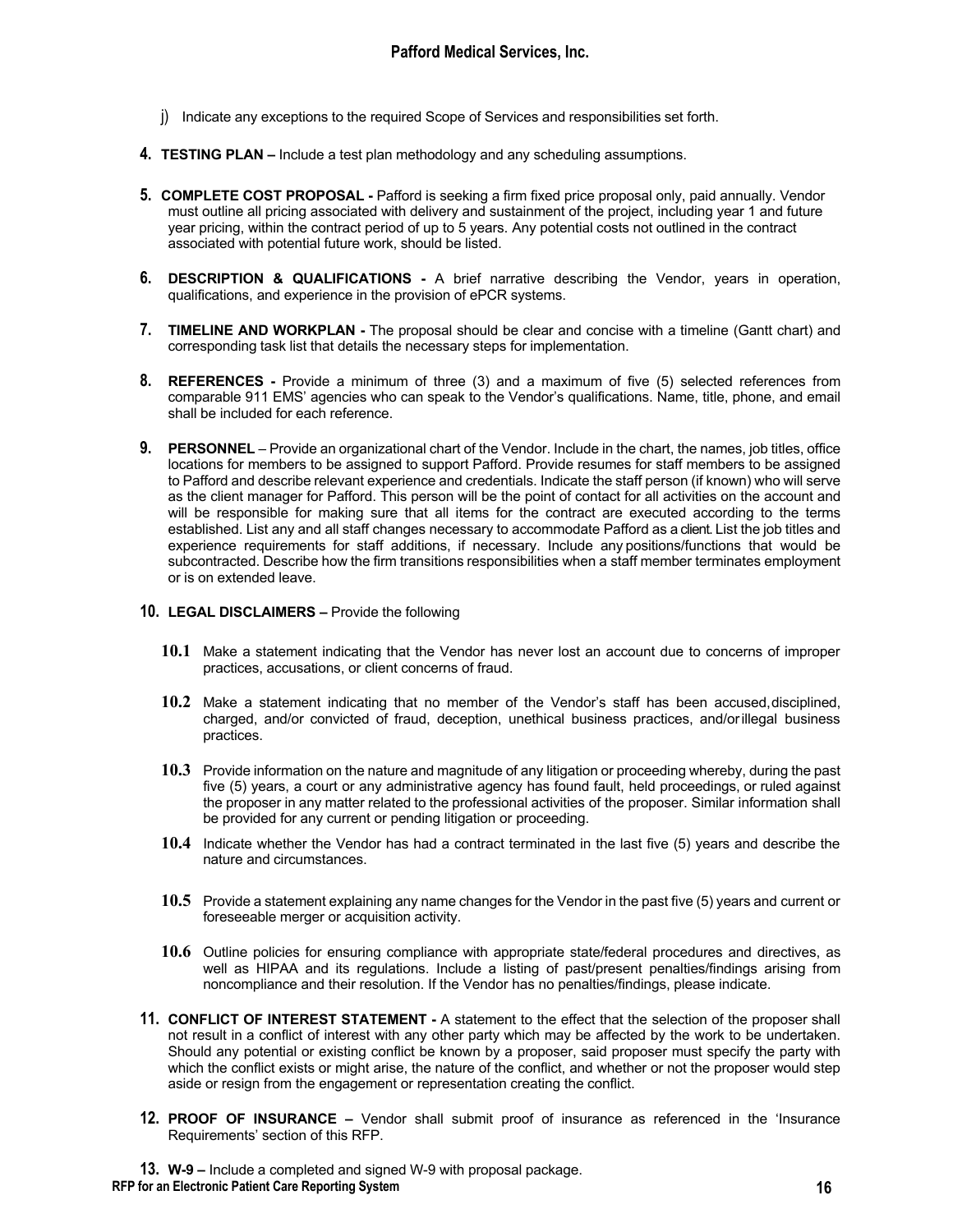**14. FINANCIAL STATEMENTS –** Provide the vendor's audited financial statements for the last two (2) years.

# **J. SUBMISSION OF PROPOSAL**

The proposal must be received in a sealed envelope to Pafford via registered mail, courier,or hand delivery.

- a) Do not bind proposals.
- b) Proposal package must include one original proposal signed in blue ink (on 8  $\frac{1}{2}$  by 11" size paper single sided) five copies, and a PDF file of proposal on a USB drive.
- c) Proposals must include a signed checklist and all components outlined in the checklist
- d) The proposal package must be sent to: Pafford Medical Services, Inc., Attention: S. Ryan Tyler, 3509 West 16<sup>th</sup> Street, Hope, Arkansas 71801
- e) Clearly mark each envelope with 1) the Company Name and Address, and 2) "RFP: Pafford Electronic Patient Care Reporting System"
- f) There will be no public opening for this RFP

The responsibility for submitting a proposal to Pafford on or before the stated time and date will be solely and strictly the responsibility of the proposer. Pafford will in no way be responsible for delays caused by the United States Mail service or caused by any other occurrence.

# **K. REQUEST FOR INFORMATION**

Questions concerning this RFP are due in writing to S. Ryan Tyler at **rtyler@paffordems.com**. All deadlines are outlined in the timeline section of this document.

## **L. DEMONSTRATIONS AND PROPOSAL REVIEW**

Pafford will conduct final evaluations as a culmination of the entire process of reviewing Vendor Proposals, system/application and information gathering. References and background checks will be made for finalist or finalists as appropriate. After review of proposals, Pafford will invite select Vendors to present to the evaluation committee and members of the Company. Virtual presentations are acceptable and may be the only option given public health guidelines at the time. Presentation expectations will be provided in advance to those invited.

Vendors invited to present will be asked to submit two ruggedized tablets with the proposed application installed in a configuration as similar as possible to that specified in this document. The devices will allow Pafford to capture end user experience. These devices will remain the property of the proposer and will be returned upon the end of the evaluation process. Vendorto include a prepaid return shipping label with devices. Pafford will assume no liability for any loss, including damage, theft,or loss of these evaluation units.

Pafford reserves the right to conduct site visits to a Vendor's location and/or site(s) that utilizes the Vendor's ePCR system.

## **M. AWARD AND IMPLEMENTATION**

- **1. AWARD -** Pafford will endeavor to negotiate a Contract with the successful proposer within thirty (30) days of the Notice of Award. In the event that a mutually agreeable Contract cannot be negotiated with said Vendor, Pafford will then enter into contract negotiations with the next highest rated Vendor, and so on until a mutually agreeable contract can be negotiated.
- **2. IMPLEMENTATION -** The Vendor shall take necessary measures to ensure immediate account processing on the contract start date. The Vendor will work in conjunction with Pafford' current service provider to ensure a smooth transition.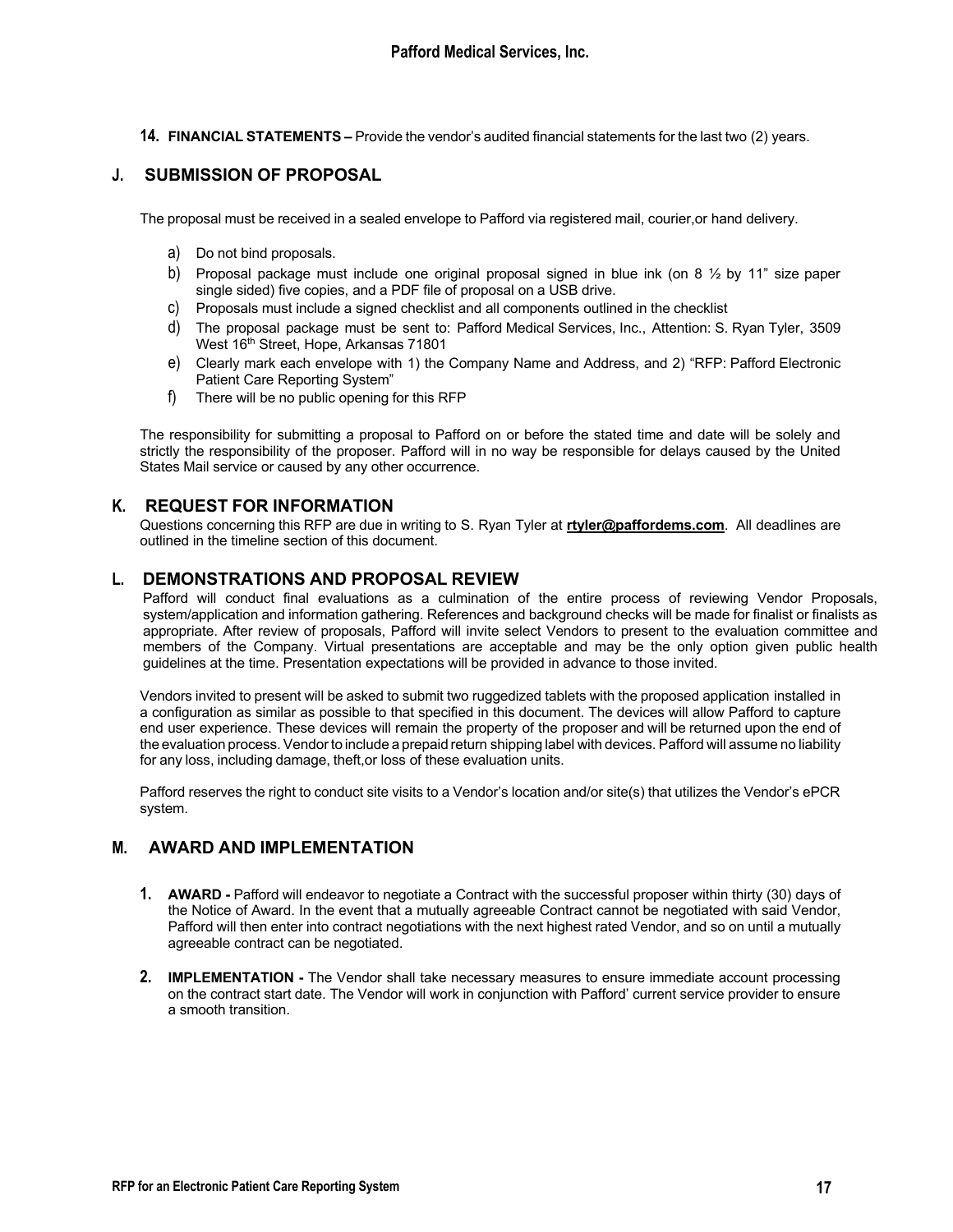# **N. PROPOSAL REQUIREMENTS/EVALUATION CRITERIA**

Proposals will be evaluated according to the following criteria. Pafford Medical Services, Inc. reserves the right to reject any/and all proposals received and to award the contract for project services to the firm or firms which the Company believes will offer the best value onthis project.

| <b>EVALUATION CRITERIA</b>                                                                                                                                                                                                                                                                                                            | <b>POINTS</b> |
|---------------------------------------------------------------------------------------------------------------------------------------------------------------------------------------------------------------------------------------------------------------------------------------------------------------------------------------|---------------|
| <b>Qualifications of Firm - Strength and stability of</b><br>the firm; technical competence of firm and key<br>personnel (and sub-contractors); logic of project<br>organization; adequacy of labor commitment.                                                                                                                       | $0 - 10$      |
| Related Experience - Experience in<br>successfully providing services similar to those<br>requested herein; experience working with<br>comparable services; assessment by client<br>references.                                                                                                                                       | $0 - 10$      |
| Completeness of Response - Ability to meet the<br>Scope of Services. Completeness of response<br>in accordance with RFP instructions; exceptions<br>to or deviations from the RFP requirements;<br>inclusion of required features; overall system<br>quality; growth potential of the solution to<br>accommodate future enhancements. | $0 - 30$      |
| <b>Reasonableness of Cost and Price Point -</b><br>Reasonableness of the firms quoted price; basis<br>on which prices are quoted, including<br>implementation, support services and<br>maintenance.                                                                                                                                   | $0 - 10$      |
| <b>User Experience - Positive user experience</b><br>and overall satisfaction with the application.<br>This includes ease of use, speed of learning<br>basic functionality, and general "likeability".                                                                                                                                | $0 - 40$      |
| <b>MAXIMUM POINTS:</b>                                                                                                                                                                                                                                                                                                                | 100           |